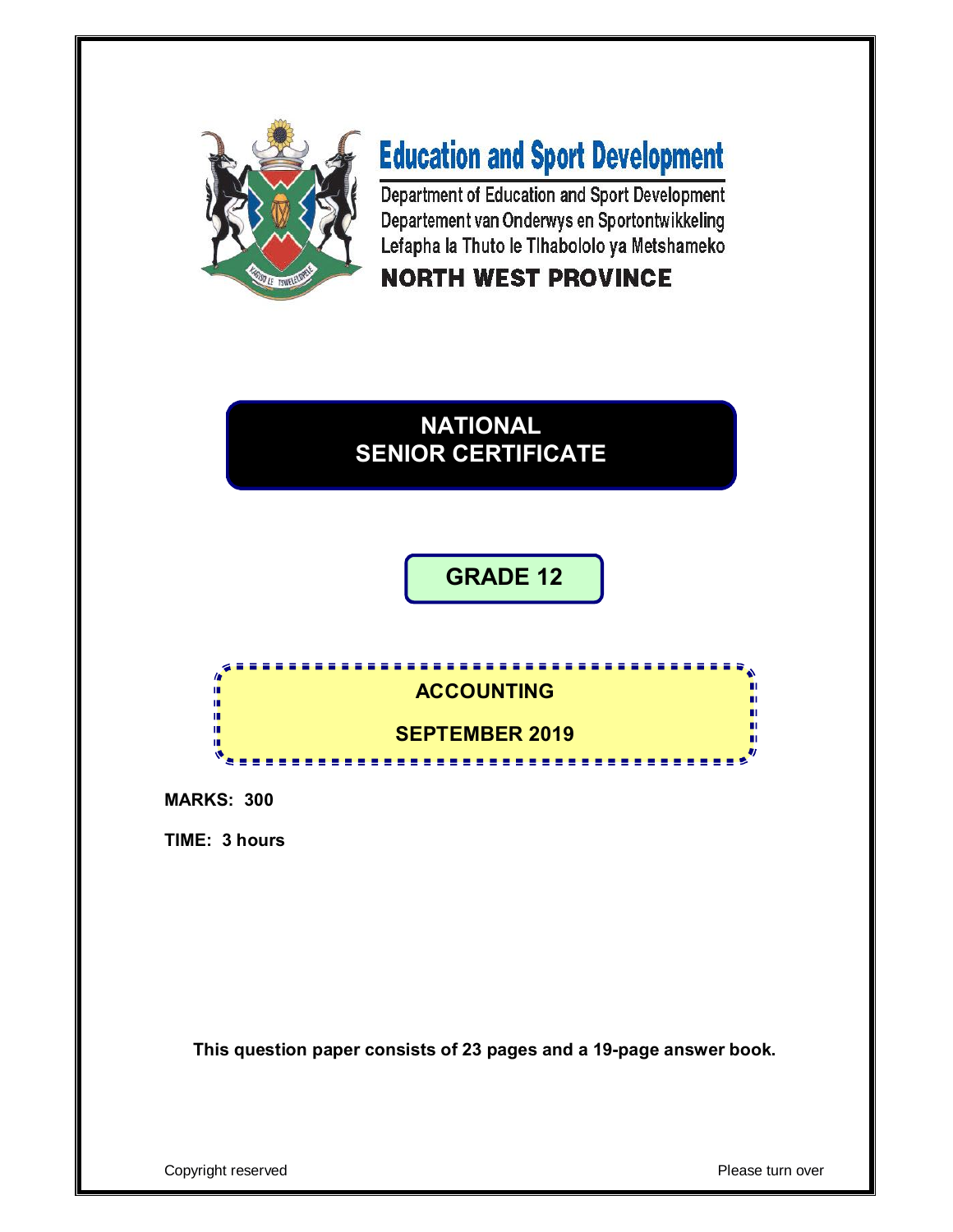#### **INSTRUCTIONS AND INFORMATION**

Read the following instructions carefully and follow them precisely.

- 1. Answer ALL the questions.
- 2. A special ANSWER BOOK is provided in which to answer ALL the questions.
- 3. Show ALL workings to achieve part-marks.
- 4. You may use a non-programmable calculator.
- 5. You may use a dark pencil or black/blue ink to answer the questions.
- 6. Where applicable, show ALL calculations to ONE decimal point.
- 7. Write neatly and legibly.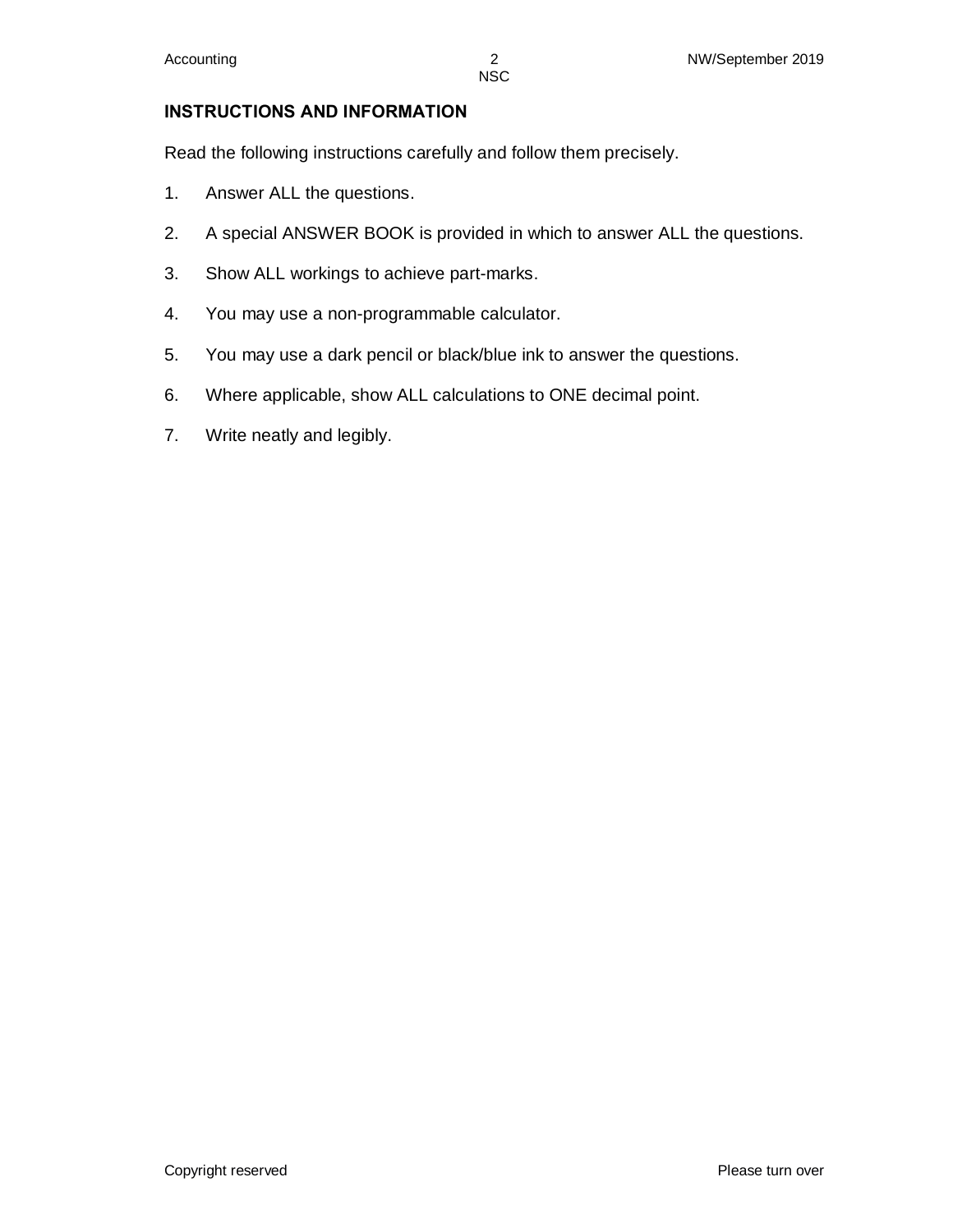8. Use the table below as a guide when answering the question paper. Try NOT to deviate from it.

| <b>QUESTION 1: 20 marks; 10 minutes</b> |                                                                 |  |  |
|-----------------------------------------|-----------------------------------------------------------------|--|--|
| This integrates:<br>Topic:              |                                                                 |  |  |
| VAT and Ethics                          | <b>Financial accounting</b><br>VAT<br><b>Managing resources</b> |  |  |
|                                         | <b>Ethics</b>                                                   |  |  |

| <b>QUESTION 2: 40 marks; 20 minutes</b> |                             |  |  |
|-----------------------------------------|-----------------------------|--|--|
| This integrates:<br>Topic:              |                             |  |  |
| Reconciliation and Internal<br>Control  | <b>Financial accounting</b> |  |  |
|                                         | <b>Bank reconciliation</b>  |  |  |
|                                         | CreditorsqReconciliation    |  |  |
|                                         | <b>Managing resources:</b>  |  |  |
|                                         | Internal control            |  |  |

| <b>QUESTION 3: 50 marks; 30 minutes</b> |                                        |  |  |
|-----------------------------------------|----------------------------------------|--|--|
| This integrates:<br>Topic:              |                                        |  |  |
|                                         | <b>Managerial accounting</b>           |  |  |
| Manufacturing and Inventory             | <b>Production Cost Statement</b>       |  |  |
|                                         | Inventory                              |  |  |
|                                         | Break-even analysis and interpretation |  |  |
|                                         | <b>Managing resources</b>              |  |  |
|                                         | Internal control                       |  |  |

| <b>QUESTION 4: 85 marks; 55 minutes</b> |                             |  |  |
|-----------------------------------------|-----------------------------|--|--|
| Topic:<br>This integrates:              |                             |  |  |
|                                         | <b>Financial accounting</b> |  |  |
| Balance Sheet, GAAP and                 | <b>GAAP</b> principles      |  |  |
| <b>Audit Report</b>                     | <b>Balance Sheet</b>        |  |  |
|                                         | Audit Report and King Code  |  |  |

| <b>QUESTION 5: 75 marks; 45 minutes</b> |                                   |  |
|-----------------------------------------|-----------------------------------|--|
| Topic:                                  | This integrates:                  |  |
|                                         | <b>Financial accounting</b>       |  |
| <b>Fixed Assets, Cash Flow</b>          | Cash Flow Statement and notes     |  |
| Statement, Interpretation and           | Ratio analysis and interpretation |  |
| Analysis                                | <b>Managing resources</b>         |  |
|                                         | <b>Ethics</b>                     |  |

| <b>QUESTION 6: 30 marks; 20 minutes</b>       |                              |  |
|-----------------------------------------------|------------------------------|--|
| This integrates:<br>Topic:                    |                              |  |
|                                               | <b>Managerial accounting</b> |  |
|                                               | Cash Budget                  |  |
| Interpretation of projections<br>Cash Budgets |                              |  |
| Calculations and problem solving              |                              |  |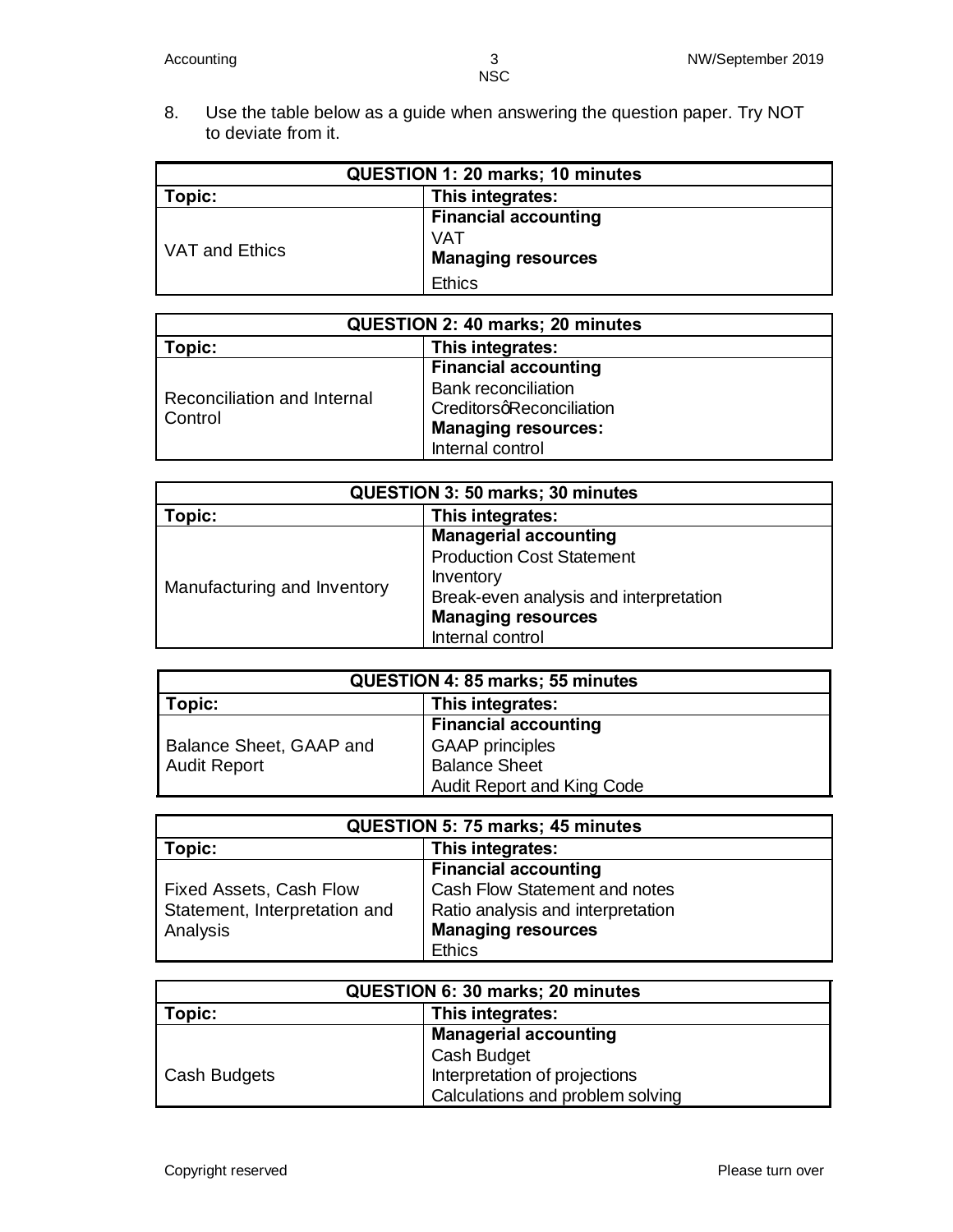**NSC** 

#### **QUESTION 1: VAT AND ETHICS (20 marks; 10 minutes)**

#### 1.1 **CONCEPTS**

Choose the correct word(s) from those given in brackets. Write only the word(s) next to the question numbers (1.1.1 to 1.1.5) in the ANSWER BOOK.

- 1.1.1 (Exempted items/Zero-rated items) are items the law says must not be taxed. (1)
- 1.1.2 VAT is (an indirect/a direct) tax. (1)
- 5.1. 4 1.1.3 When a business buy goods it has to pay (output/input) VAT on these items. (1)
	- 1.1.4 The VAT rate can be changed by (SARS/the Minister of Finance). (1)
	- 1.1.5 A company can claim input VAT on gifts given to clients. (True/False) (1)

#### 1.2 **PRO PARTY SHOP**

You are provided with information relating to Pro Party Shop for the VAT period ended 28 February 2019. The standard VAT rate of 15% is applicable.

#### **REQUIRED:**

- 1.2.1 Calculate the amount owning to SARS in respect of VAT at the end of February 2019 after taking the transactions into account. (13)
- 1.2.2 Pro Party Shop is experiencing cash flow problems and there is no money available to pay SARS. The bank account shows an overdraft of R52 110 on 31 January 2019. The directors have asked the accountant to reduce the sales amount so that the business will then receive a refund from SARS.

Must the accountant go along with this suggestion? Give ONE reason for your decision. (2)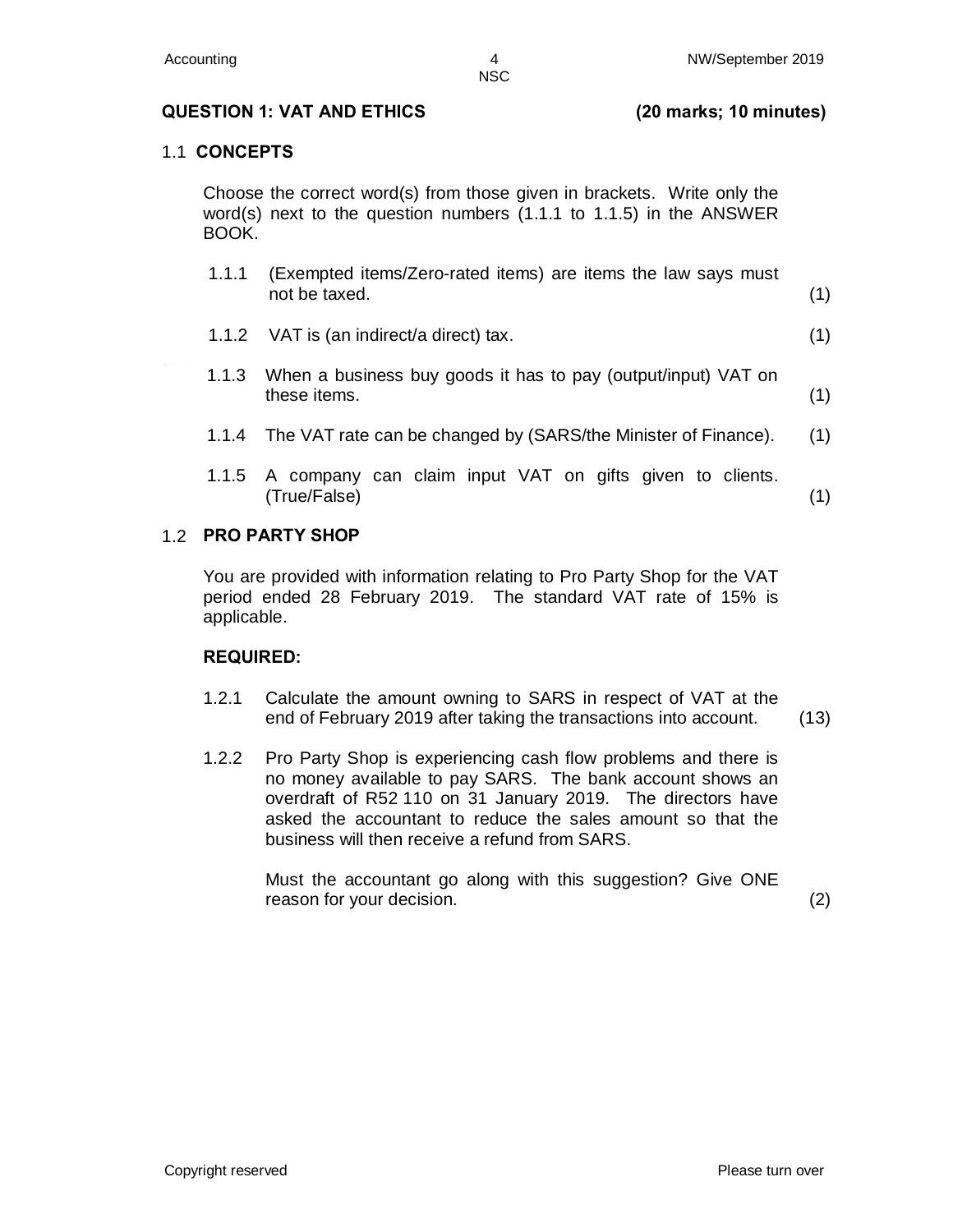#### **NSC**

#### **INFORMATION:**

#### **Transactions for February:**

- **A.** Balances on 15 February:
	- · VAT output account, R59 325
	- · VAT input account, R33 585
- **B.** Bought stationery on credit for R3 220 (VAT R420).
- **C.** Trading stock sold for cash, R30 800 (excluding VAT).
- **D.** Settled the amount owing, R25 300, to Dolphin Traders by cheque, less 5% discount.
- **E.** Bought 92 costumes @ R500 each (VAT inclusive) from Funny Clothes Ltd received Invoice 1702.
- **F.** Returned 10 faulty costumes together with Debit Note 87 to Funny Clothes Ltd. The VAT on this return amounted to R560.
- **G.** The bank returned a debtor pcheque for R2 050, marked R/D. insufficient funds. This cheque had been received last month in settlement of her account of R2 280.
- **H.** In January, 4 costumes were sold to a primary school for R1 894. The tax invoice reflected VAT on sales as R247. This was posted to the ledger as R427.

**20**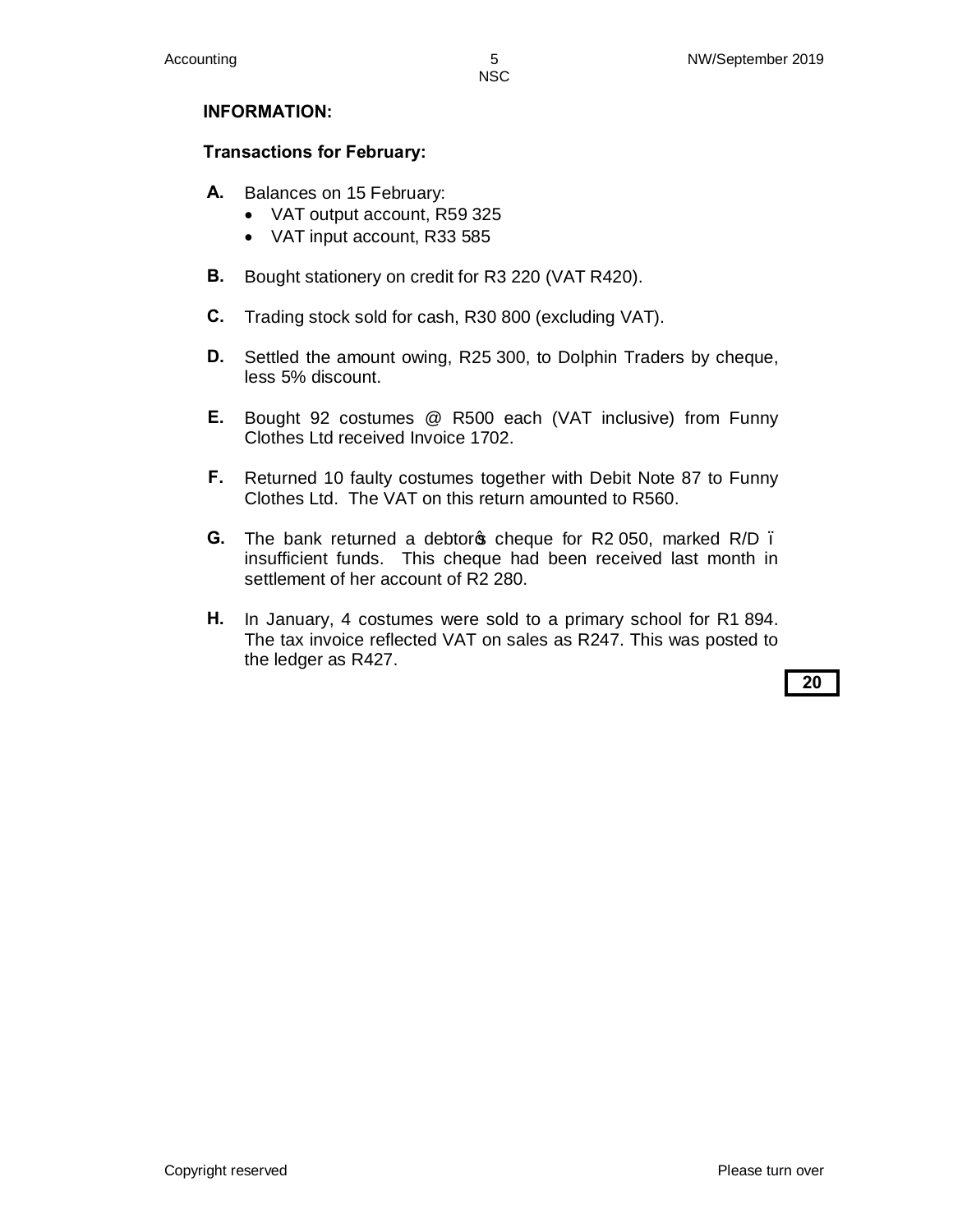# **LEAVE THIS PAGE BLANK.**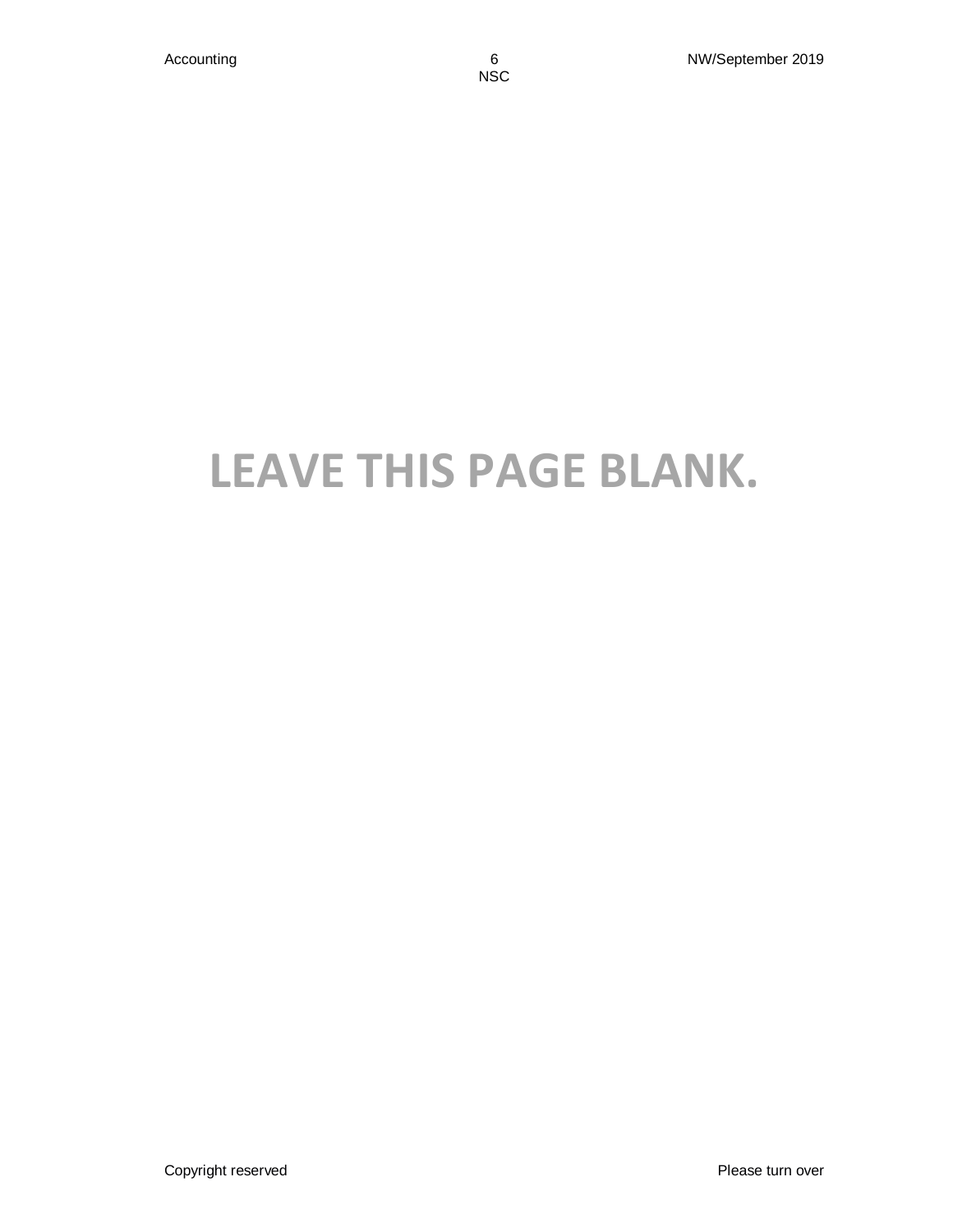## **QUESTION 2: RECONCILIATION AND INTERNAL CONTROL**

 **(40 marks; 20 minutes)** 

### 2.1 **BANK RECONCILIATION AND INTERNAL CONTROL**

You are provided with information from the records of Rose Boutique for January 2019.

#### **REQUIRED:**

- 2.1.1 According to the January Bank Statement, does Rose Boutique have a favourable or unfavourable bank balance? Give a reason for your answer. (2)
- 2.1.2 Calculate the Bank balance according to the books of Rose Boutique on 31 January 2019. State whether this balance is favourable or unfavourable. (7)
- 2.1.3 The Reconciliation Statement for January 2019 shows an error that was made by the bank. Give ONE example of the type of error the bank could have made in this instance. (2)
- 2.1.4 There are large outstanding deposits on the Bank Reconciliation Statement provided by the bookkeeper. On investigation it appears that these funds were in fact received by the cashier on 20 and 25 January 2019.
	- a) What concern should you have regarding the deposits? (1)
	- b) Provide TWO solutions to ensure that this does not happen in future. (4)
- 2.1.5 Rose Boutique issued a post-dated cheque no. 510 (dated 15 April 2019). Explain how this cheque will be handled in the financial statements on the financial year end, 28 February 2019. (2)

#### **INFORMATION:**

#### **BANK RECONCILIATION STATEMENT OF ROSE BOUTIQUE ON 31 JANUARY 2019**

| Debit balance as per Bank Statement                 | 41 200  |
|-----------------------------------------------------|---------|
| Outstanding deposit                                 | 52780   |
| Outstanding deposit                                 | 39 800  |
| Outstanding cheques:                                |         |
| No. 195 (dated 18 Aug 2018)                         | 420     |
| No. 456 (dated 20 Nov 2018)                         | 2 3 1 5 |
| No. 510 (dated 15 April 2019)                       | 1620    |
| Credit amount incorrectly debited on Bank Statement | 275     |
| Balance as per bank account in the General Ledger   |         |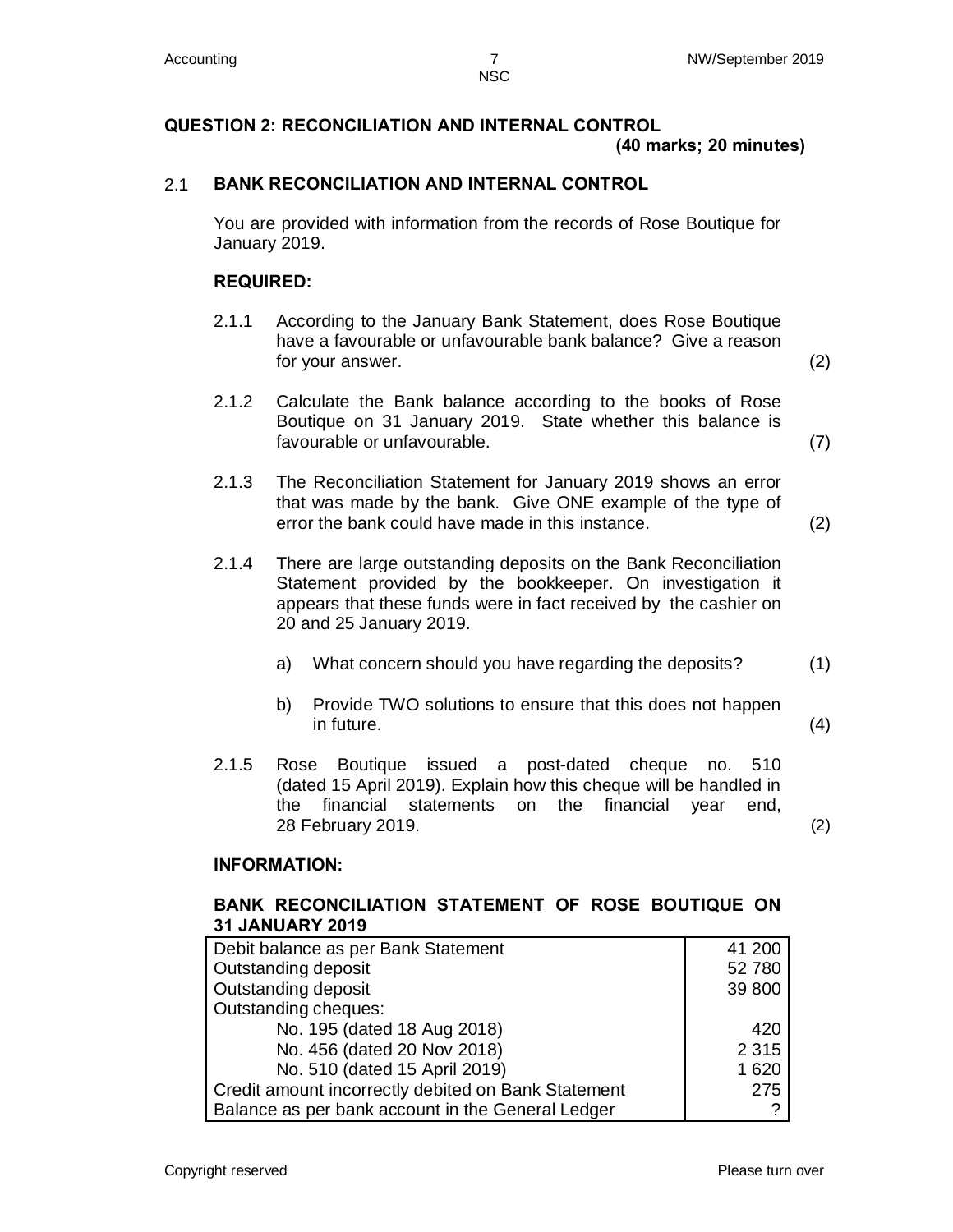#### 2.2 **CREDITORS' RECONCILIATION AND INTERNAL CONTROL**

A newly appointed bookkeeper of Molimo Traders has been having problems in preparing the monthly Creditorsq Reconciliation, since the balance of the Creditoros Account in the Creditorsq Ledger does not coincide with the statement of account received from the supplier.

#### **REQUIRED:**

2.2.1 Prepare a Creditors g Reconciliation Statement on 30 June 2019 and calculate the correct balance of Bailey Ltd in the CreditorsqLedger. (13)

#### 2.2.2 **Refer to Information D**.

Calculate the average creditors approximent period in days. (5)

2.2.3 Provide TWO internal control measures which can be implemented by a business for good internal control over creditors. (4)

#### **INFORMATION:**

#### **A**. **Creditors' Ledger of Molimo Traders BAILEY LTD**

| DAILEI LIU  |    |                          |              |               |                |
|-------------|----|--------------------------|--------------|---------------|----------------|
| <b>Date</b> |    | <b>Details</b>           | <b>Debit</b> | <b>Credit</b> | <b>Balance</b> |
| June        | 01 | Account rendered         |              |               | 18510          |
|             | 07 | Electronic payment       | 9 0 0 0      |               | 9510           |
|             |    | Discount received        | 450          |               | 9 0 6 0        |
|             | 15 | Invoice 5671             |              | 6555          | 15 615         |
|             | 16 | Debit Note 121           | 900          |               | 14715          |
|             | 23 | Invoice 5801             |              | 7835          | 22 550         |
|             | 26 | Invoice 6011             |              | 5800          | 28 350         |
|             | 29 | Electronic payment       | 10 000       |               | 18 350         |
|             |    | <b>Discount received</b> | 500          |               | 17850          |

#### **B**. **Statement received from Bailey Ltd**

| <b>BAILEY LTD</b>    |                             |                                                 |                         |                   |  |
|----------------------|-----------------------------|-------------------------------------------------|-------------------------|-------------------|--|
|                      | <b>STATEMENT OF ACCOUNT</b> |                                                 | Date: 25 June 2019      |                   |  |
| Masukhane Street 498 |                             |                                                 | Tel. 033 345 6901       |                   |  |
|                      | Pietermaritzburg 3201       |                                                 |                         | Fax. 033 333 1455 |  |
|                      | ACCOUNT OF: MOLIMO TRADERS  |                                                 | Account number: 09/7412 |                   |  |
| <b>Date</b>          | <b>Details</b>              | <b>Balance</b><br><b>Debit</b><br><b>Credit</b> |                         |                   |  |
| 01<br>Jun            | Account rendered            |                                                 |                         | 18510             |  |
| 07                   | Receipt                     |                                                 | 9 0 0 0                 | 9510              |  |
|                      | <b>Discount</b>             |                                                 | 900                     | 8610              |  |
| 15                   | Invoice 5671                |                                                 | 6900                    | 1710              |  |
| 16                   | Debit Note 121              |                                                 | 900                     | 810               |  |
| 20                   | Invoice 5780                | 3 3 2 0                                         |                         | 4 1 3 0           |  |
| 23                   | Invoice 5801                | 5985                                            |                         | 15                |  |

Copyright reserved **Please turn over**  $\blacksquare$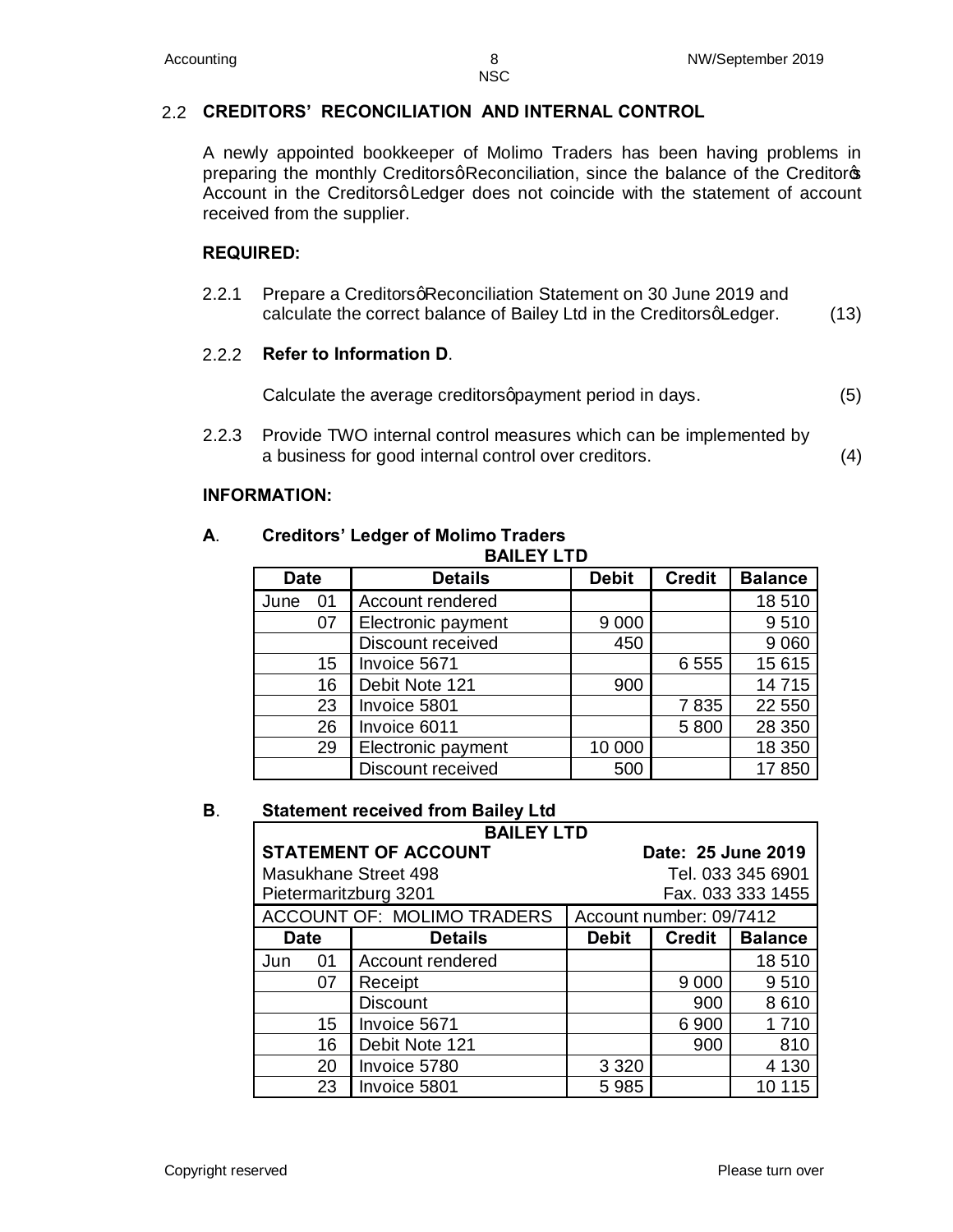### **C. Additional information:**

- (a) The discount reflected on 7 June on the statement of account is correct.
- (b) Trade discount of 5% was deducted on Invoice 5671. Bailey Ltd did not take this discount into account. They also made an error in recording Invoice 5671.
- (b) After an investigation, it was established that the invoice on 20 June is in respect of a purchase made by another business.
- (c) Invoice 5801 reflected on 23 June on the statement of account, is incorrect.
- (d) There are some entries in the Creditorsq Ledger which do not appear on the monthly statement of account as these transactions took place after the statement date.

#### **D. Information on 28 February 2019 (year-end):**

| Cost of sales                               | R720 000 |
|---------------------------------------------|----------|
| Credit purchases for the year               | R416 100 |
| Cash purchases for the year                 | R180 000 |
| CreditorsqControl balance (1 March 2018)    | R50 000  |
| CreditorgControl balance (28 February 2019) | R64 000  |

**40**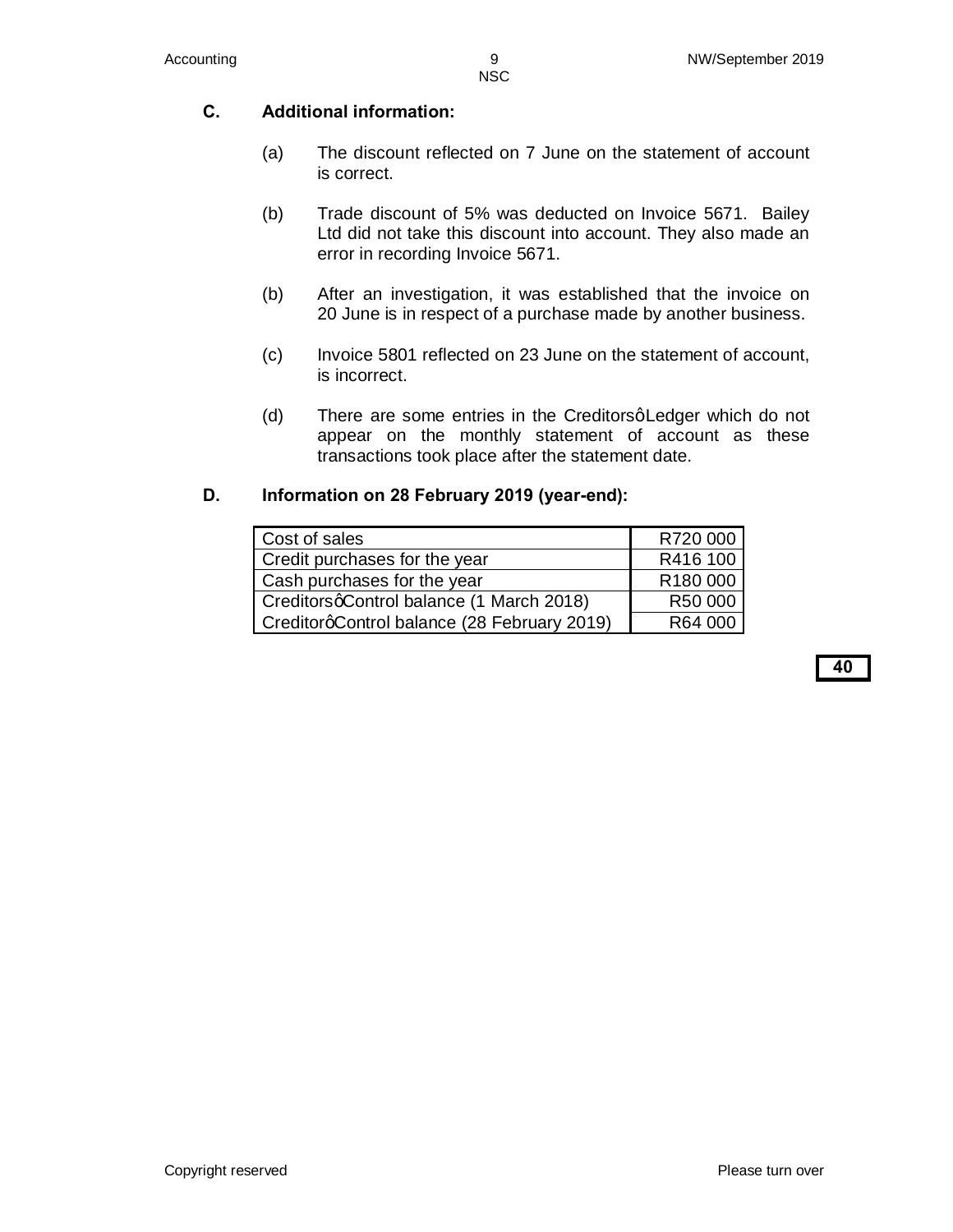#### **QUESTION 3: MANUFACTURING AND INVENTORY (50 marks; 30 minutes)**

3.1 Identify ONE cost account for each of the descriptions from the list below. Write only the answer next to the question numbers (3.1.1 to 3.1.5) in the ANSWER BOOK.

variable cost; factory overhead cost; direct labour cost; indirect labour cost; direct material cost; indirect material cost; selling and distribution cost: fixed cost: administration cost

- 3.1.1 This cost stays the same, even when the number of items manufactured changes.
- 3.1.2 The cost of raw materials that are not directly involved in manufacturing products.
- 3.1.3 Bad debts for the accounting period.
- 3.1.4 Selling and distribution cost as well as direct material cost and direct labour cost are also referred to as  $\tilde{o}$
- 3.1.5 Rent expenses of the office for the accounting period. (5)

#### 3.2 **N'SYNC MANUFACTURERS**

You are provided with information relating to No Sync Manufacturers, a business manufacturing heart rate monitors for athletes. The financial year ends on 28 February 2019.

#### **REQUIRED:**

- 3.2.1 Calculate the value of the raw material on hand on 28 February 2019, using the weighted-average method. (4)
- 3.2.2 Calculate the value of the direct material issued for production. (3)
- 3.2.3 Prepare the note for Factory overhead cost. (12)
- 3.2.4 Prepare the Production Cost Statement for the year ended 28 February 2019. Show all calculations in brackets. (14)

#### **INFORMATION:**

| А. | <b>Stock on hand</b>   | 28 February 2019 | 28 February 2018 |
|----|------------------------|------------------|------------------|
|    |                        |                  |                  |
|    | Indirect material cost | 2 7 3 0          | 4 500            |
|    | Work-in-progress       |                  | 65 050           |
|    | Finished goods         | 80 500           | 101 450          |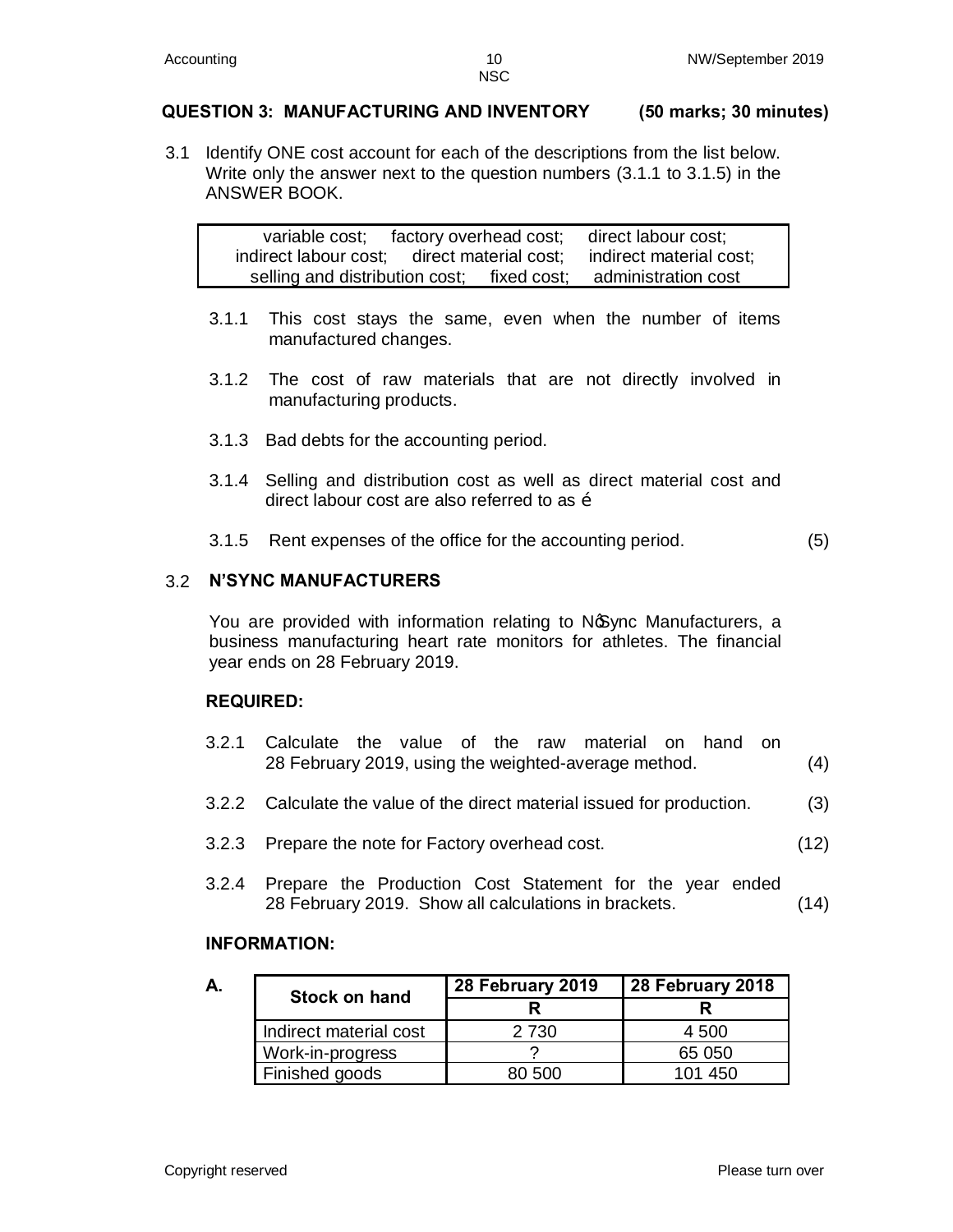# **B. Direct material:**

|                                | <b>Units</b> | <b>Total</b><br><b>Amount</b> |
|--------------------------------|--------------|-------------------------------|
| Stock on hand 1 March 2018     | 500          | 55 000                        |
| Purchases:                     | 9 0 20       | 1 135 000                     |
| Jun 2018                       | 1 250        | 137 500                       |
| Sept 2018                      | 4 5 6 0      | 592 800                       |
| Dec 2018                       | 3 2 1 0      | 404 700                       |
| Total available for production | 9 5 20       | 1 190 000                     |
| Stock on hand 28 February 2019 | 560          |                               |

#### **C. Other costs:**

| Direct labour cost            | 467720       |
|-------------------------------|--------------|
| Factory overhead cost         | 616 280      |
| Selling and distribution cost | 16% of sales |
| Administration cost           | 92 500       |
| <b>Sales</b>                  | 6 282 375    |
| Cost of finished goods sold   | 2 512 950    |

- **D.** The following items must still be taken into account:
	- · Indirect material

Indirect material bought during the year was R260 000.

At the end of the year it was discovered that indirect material in the factory costing R1 750 had been stolen. The material is insured and the insurance will pay out R1 130 in March 2019. No entries have been made to record this theft. The net loss on the theft must be treated as an Administration cost.

Indirect material used is divided between the factory, administration and selling and distribution departments in the ratio of 1 : 1 : 3.

- · The monthly insurance premium increased by 10% on 1 January 2019. Insurance paid for the year amounted to R124 992 and this included insurance paid in advance for March and April 2019. Insurance of R59 520 was allocated to selling and distribution, and R7 440 to administration.
- Salary and wage expenses were incurred:

|                         | <b>Gross</b>             |                   |                       | <b>Contributions</b> |
|-------------------------|--------------------------|-------------------|-----------------------|----------------------|
| <b>Direct</b><br>Labour | salaries<br>and<br>wages | <b>Deductions</b> | <b>Medical</b><br>aid | UIF                  |
| Factorv                 | 312 850                  | 15 750            | .በበ2                  | 2428                 |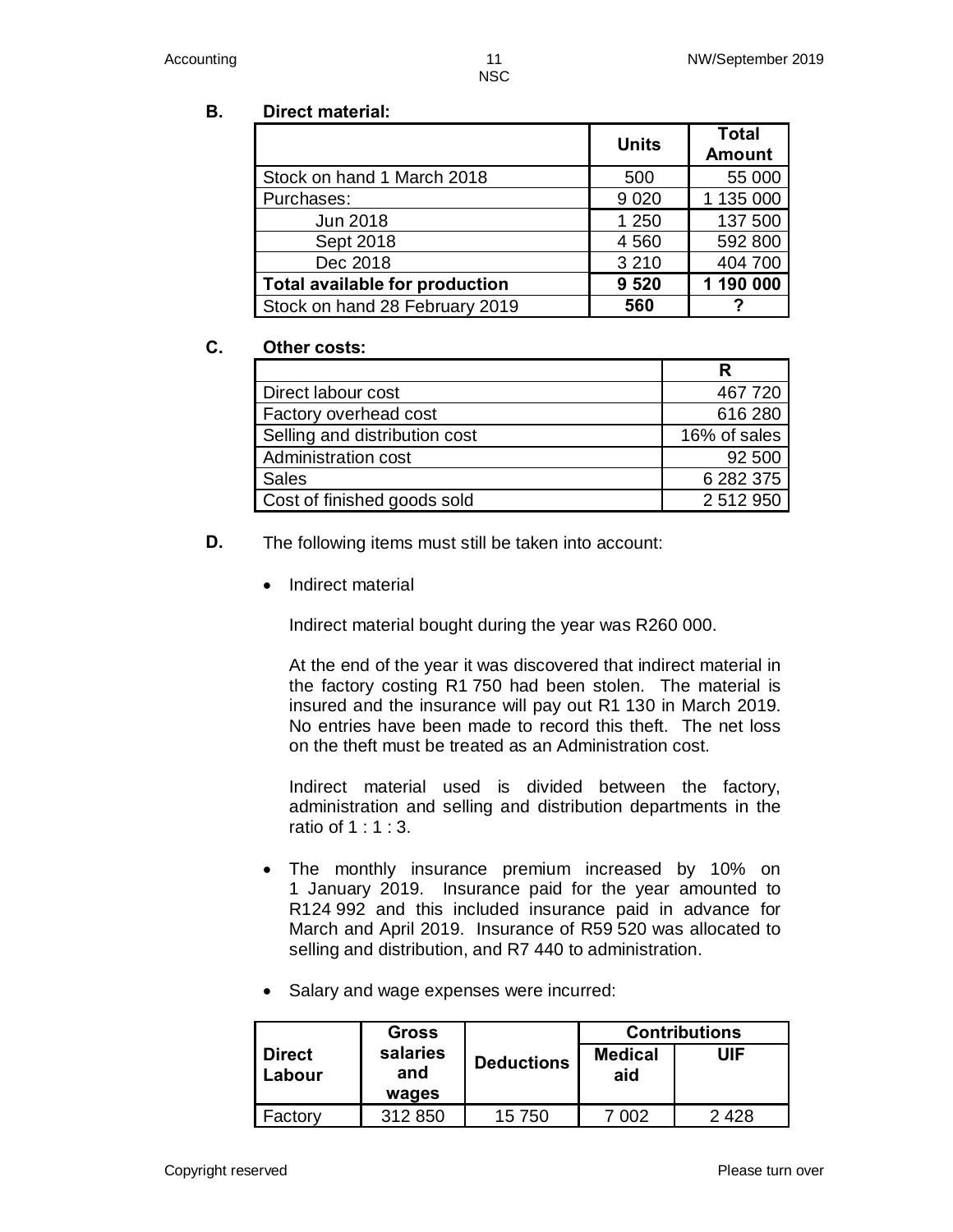#### NSC

#### 3.3 **CRAFTY WOOD**

Crafty Wood is a small manufacturing business that produces laser craft wood products.

#### **REQUIRED:**

- 3.3.1 Calculate the break-even point for the year ended 31 October 2018. (6)
- 3.3.2 Calculate the units produced and sold for 2018. (2)
- 3.3.3 Explain whether you think the owner, Jenny, should or should not be concerned about the profitability and production level of her business. Provide TWO reasons and justify your answer by providing supporting figures. (4)

#### **INFORMATION:**

- **A.** Every year all the goods produced, are sold.
- **B.** Information taken from the financial records of Crafty Wood:

|                               | 31 October 2018                |                    |  |
|-------------------------------|--------------------------------|--------------------|--|
|                               | Unit cost<br><b>Total cost</b> |                    |  |
| Direct material cost          | 607 750                        | R <sub>5</sub> ,50 |  |
| Direct labour cost            | 508 300                        | R4,60              |  |
| Selling and distribution cost | 182 325                        | R <sub>1</sub> ,65 |  |
| <b>Factory overhead cost</b>  | 548 410                        |                    |  |
| Administration cost           | 247 500                        |                    |  |

|                         | 31 October 2018   31 October 2017 |                 |
|-------------------------|-----------------------------------|-----------------|
| Selling price per unit  | R <sub>18,85</sub>                | R <sub>15</sub> |
| Units produced and sold |                                   | 98 000          |
| Break-even point        |                                   | 78.000          |

**50**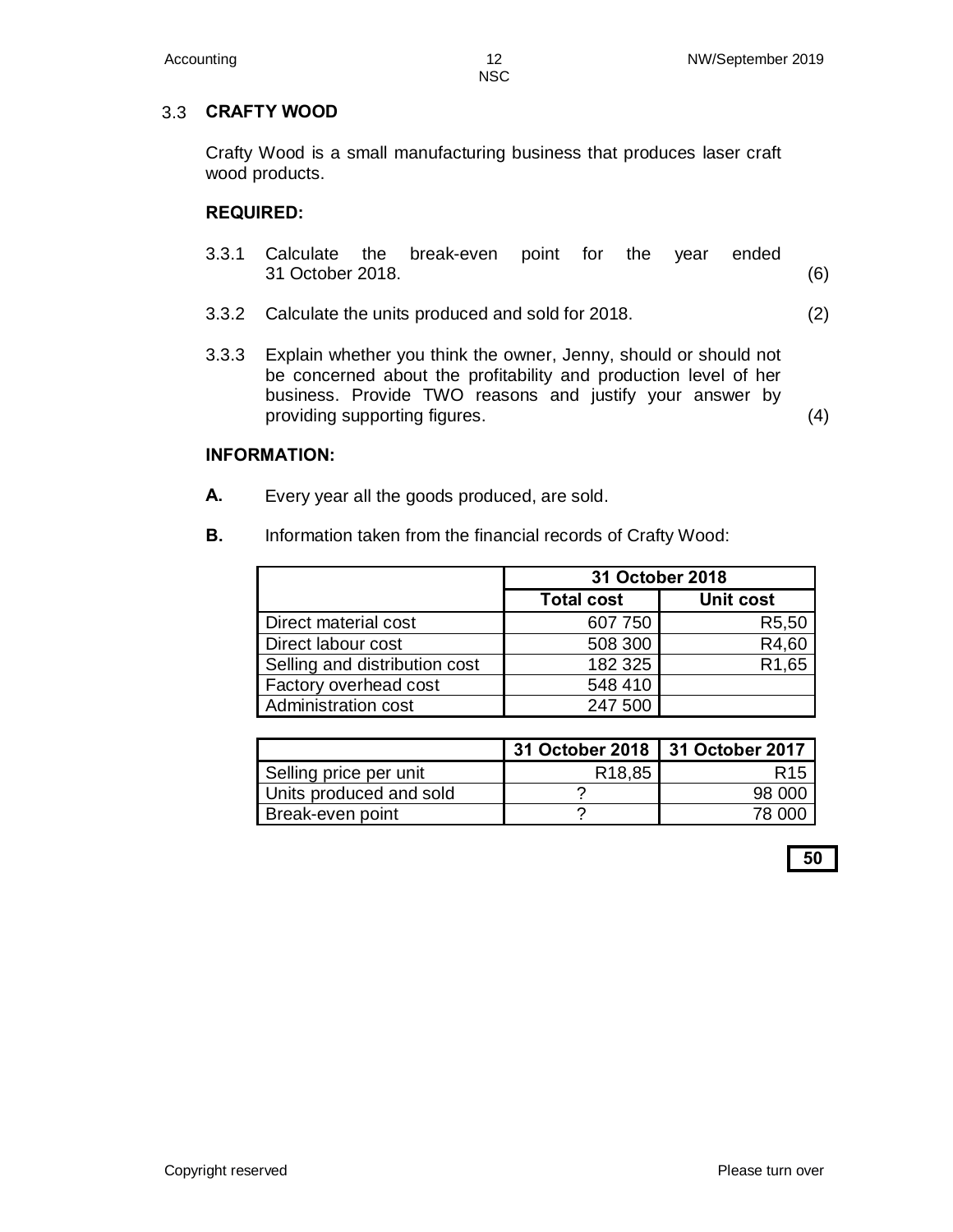## **QUESTION 4: BALANCE SHEET, GAAP AND AUDIT REPORT**

#### **(85 marks; 55 minutes)**

#### 4.1 **GAAP PRINCIPLES**

Choose a GAAP principle in COLUMN B that matches the description in COLUMN A. Write only the letters (A. F) next to the question numbers (4.1.1 to 4.1.5) in the ANSWER BOOK.

|       | <b>COLUMN A</b>                                                                                                                 |   | <b>COLUMN B</b> |
|-------|---------------------------------------------------------------------------------------------------------------------------------|---|-----------------|
| 4.1.1 | The original cost of the assets of a<br>business need to be recorded.                                                           | A | prudence        |
| 4.1.2 | All significant information needs to be                                                                                         | B | matching        |
|       | clearly shown in the financial statements of<br>a business.                                                                     | С | business entity |
|       |                                                                                                                                 | D | materiality     |
|       | 4.1.3<br>Income and expenses must be recorded in<br>the correct financial period.                                               | E | historical cost |
| 4.1.4 | Financial Statements are prepared with<br>the assumption that the business does not<br>expect to close down in the near future. | F | going concern   |
| 4.1.5 | The owner and business are seen as two<br>separate entities for accounting purposes.                                            |   |                 |
|       |                                                                                                                                 |   | (5 x 1          |

(See QUESTION 4.2 on the next page.)

 $(5)$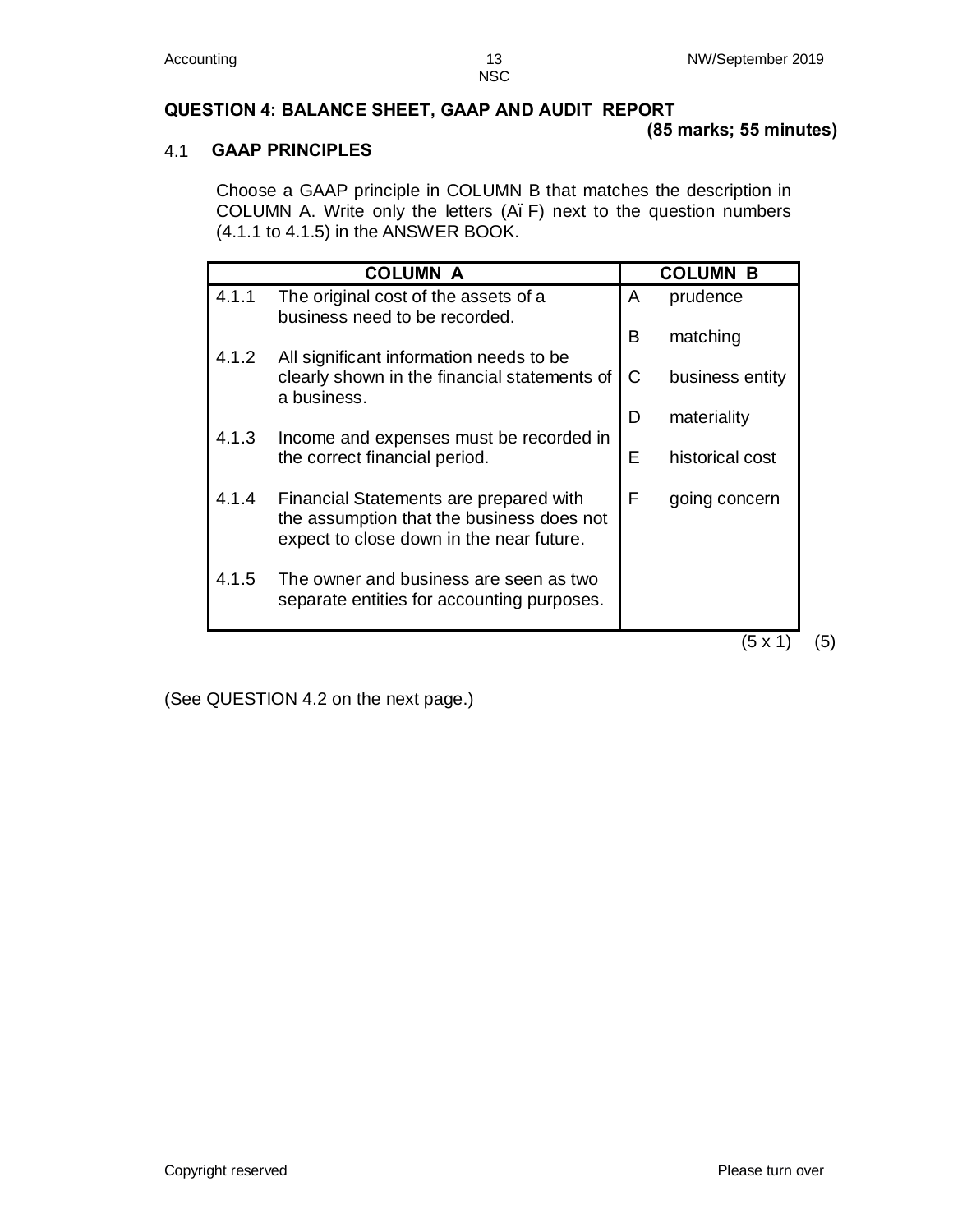#### 4.2 **SAHARA LIMITED**

The information provided relates to Sahara Ltd for the year ended 30 June 2019. Sahara Ltd has an authorised share capital of 1 000 000 ordinary shares.

#### **REQUIRED:**

| 4.2.1 Prepare the following notes to the Balance Sheet: |
|---------------------------------------------------------|
|                                                         |

- (a) Ordinary share capital (10)
- (b) Retained income (13)
- 4.2.2 Complete the Balance Sheet (Statement of financial position) on 30 June 2019. Show calculations. (46)

#### **INFORMATION:**

#### **A. Ordinary share capital:**

- · 700 000 ordinary shares were issued on 1 July 2018 to the total value of R2 100 000.
- · The company decided to buy back 30 000 shares from an unsatisfied shareholder on 1 October 2018 at R9 per share. An electronic transfer to the shareholder was done on the same day. These shares do not qualify for any dividends thereafter.
- · A further 100 000 new ordinary shares were issued on 1 March 2019 at R7 per share.

### **B. Dividends:**

- An interim dividend of 20 cent per share was paid on 31 December 2018.
- · A final dividend of 35 cent per share was declared on 30 June 2019 and will be paid in August 2019.

#### **C. Net profit and income tax:**

- The correct net profit before income tax for the year ended on 30 June 2019 was calculated at R1 250 000. This is after all the adjustments reflected below were brought into account.
- · Income tax is calculated at 28% of net profit.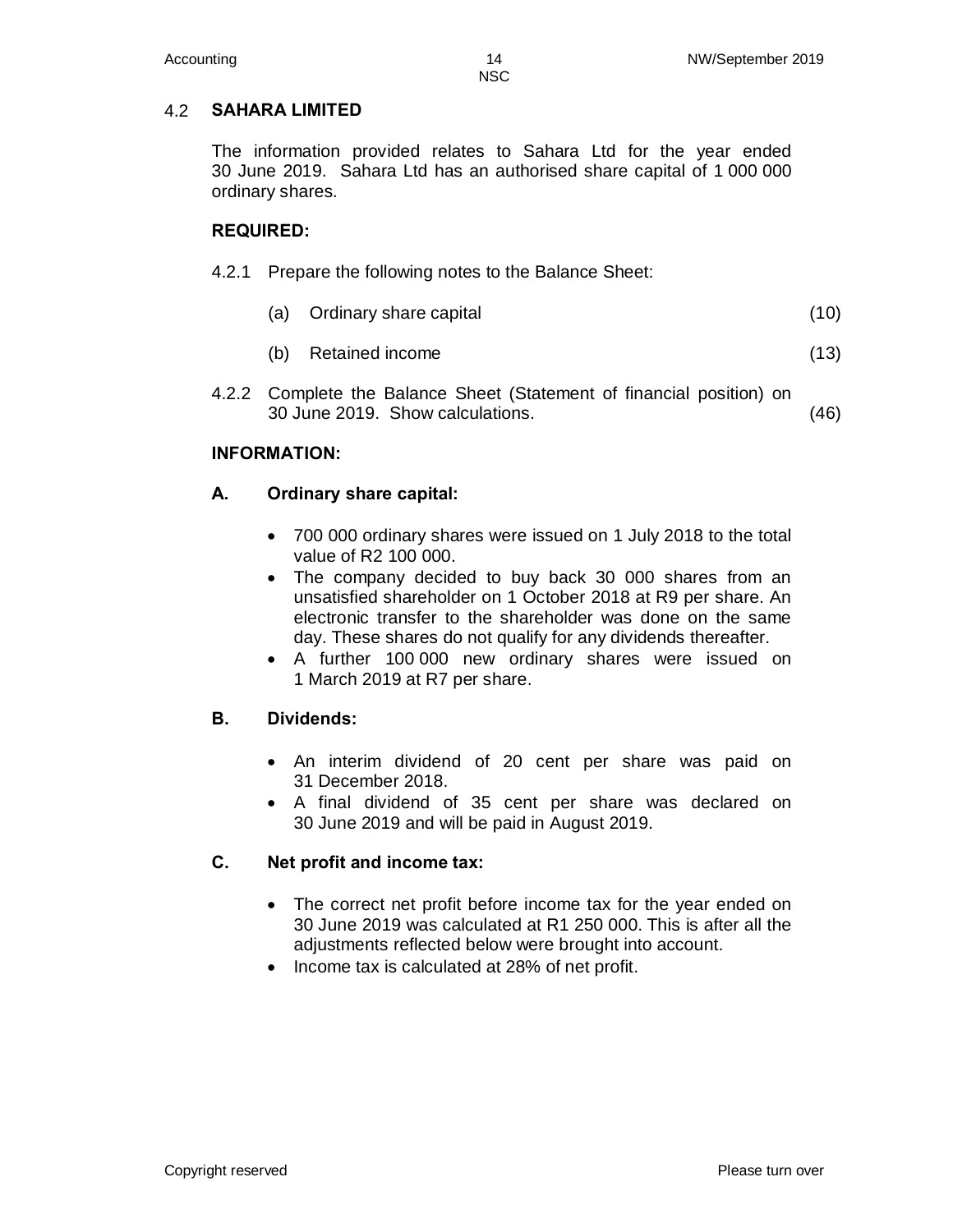#### **D. Balances in the books on 30 June 2019:**

|                                | R       |
|--------------------------------|---------|
| Retained income                | 799 660 |
| CreditorsqControl              | 720 000 |
| Debtors Control                | 530 000 |
| <b>Creditors for salaries</b>  | 35 500  |
| Accrued income                 | 24 000  |
| Cash in the bank               | 66 000  |
| <b>Fixed deposit</b>           |         |
| SARS: Income tax (provisional) |         |

#### **E. Fixed deposit:**

· A fixed deposit of R175 000 matures on 31 January 2020.

#### **F. Loan: Quality Bank:**

| Balance at beginning of financial year          | 300 000 |
|-------------------------------------------------|---------|
| Interest capitalised during the year            | 8 0 0 0 |
| Repayments, including interest, during the year | 56 000  |

· Capital portion of loan to be paid in the following financial year remains the same as the current year.

#### **G. Fixed assets:**

- Land and buildings cost price on 1 July 2018 is R1 275 000. The following invoice was not recorded: Improvement to land and buildings: R300 000
	- Repairs to land and buildings: R120 000
- · The carrying value of vehicles on 30 June 2019 was R720 000.
- · All equipment were purchased on 1 January 2016 at R600 000. Depreciation is calculated at 15% per annum on the cost-price method.

#### **H. Rent income:**

- Rent income received in advance for July and August 2019 amounted to R17 000.
- **I. Financial indicators on 30 June 2019:**
	- The current ratio is  $1,5:1$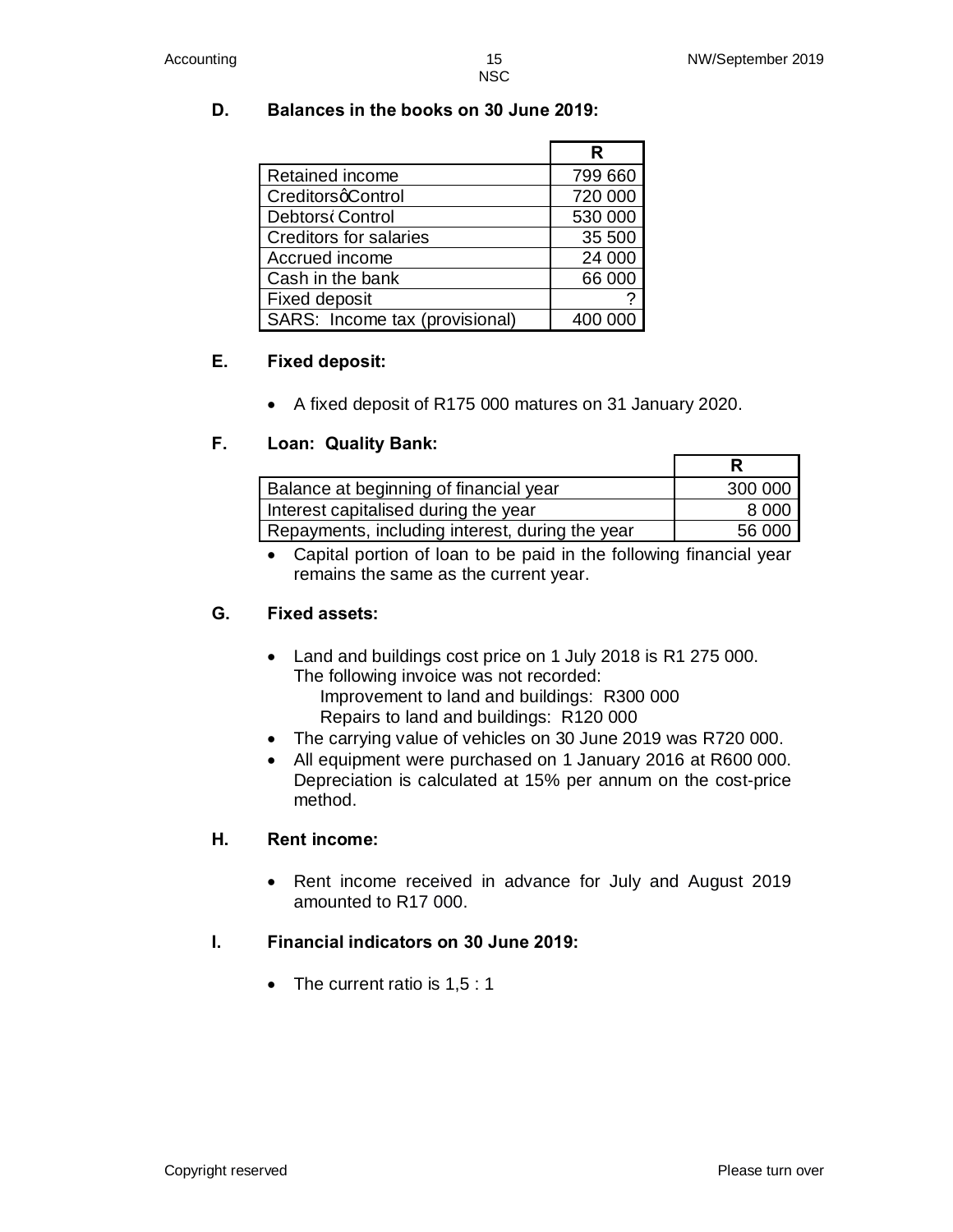#### 4.3 **AUDIT REPORT**

You are provided with the extracts of the independent audit reports of Giovanni Ltd.

#### **REQUIRED:**

- 4.3.1 Provide ONE reason why public companies must be externally audited. (2)
- 4.3.2 What type of report did Giovanni Ltd receive from the independent auditors? Explain your answer. (3)

#### 4.3.3 **Refer to Information B**.

One of the directors says that % the company must not waste money on things like this. + Provide THREE reasons against his opinion. (6)

#### **INFORMATION:**

#### **A. Extract from the Independent Auditors' Report:**

In our opinion, these financial statements present fairly, in all material respects, the financial position of Giovanni Ltd as at 31 March 2019, in accordance with International Financial Reporting Standards (IFRS) and the requirements of the Companies Act (Act 71 of 2008) of South Africa.

#### **B. The following extract appeared in the Directors' report of Giovanni Ltd:**

In terms of the outreach programme, Giovanni Ltd has established a sports academy for the local community. The company is providing sporting facilities to schools and is maintaining the sports ground.

**85**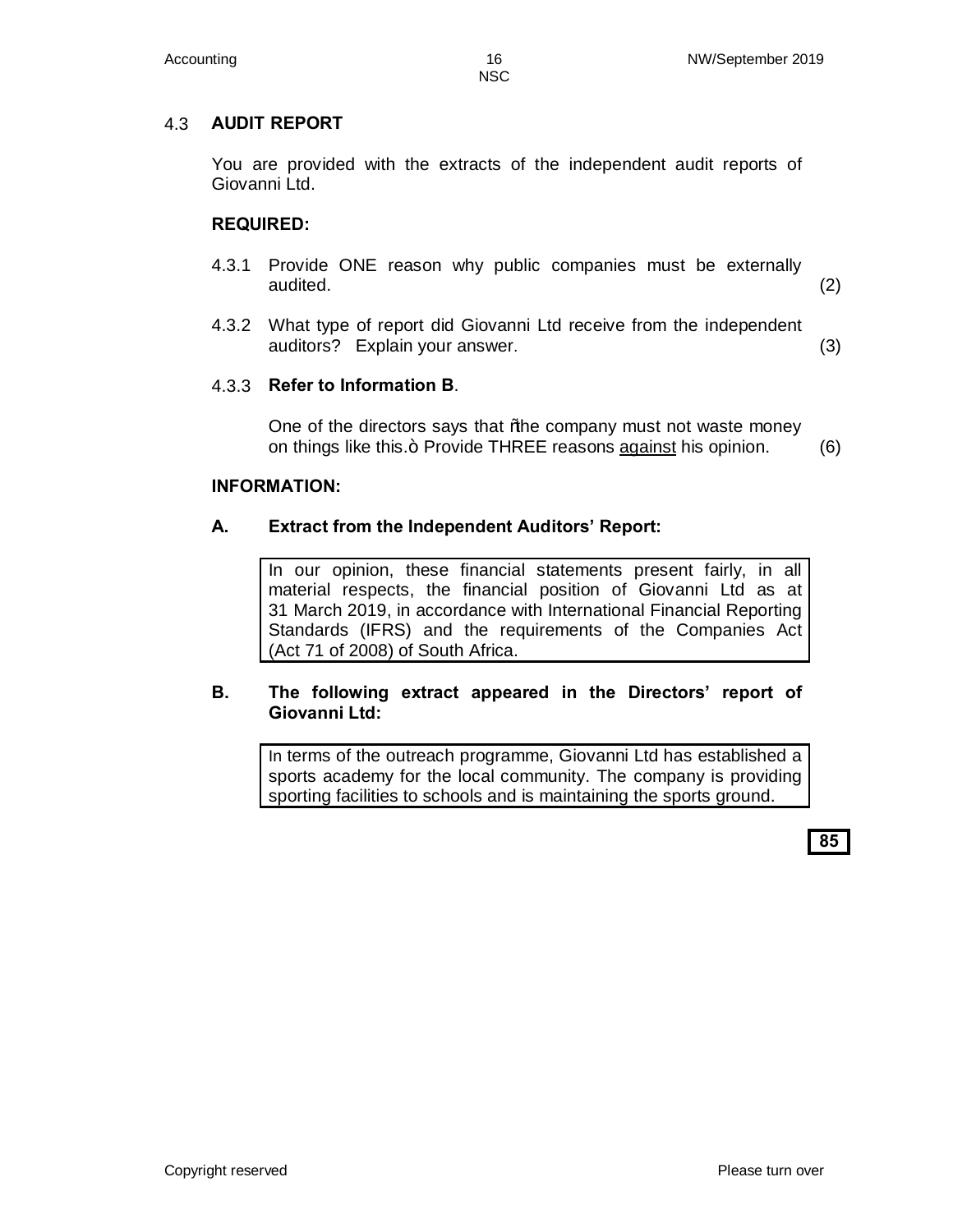#### **QUESTION 5: FIXED ASSETS, CASH FLOW STATEMENT, INTERPRETATION AND ANALYSIS (75 marks; 45 minutes)**

#### 5.1 **FIXED ASSETS**

You are provided with information for the financial year ended 28 February 2019 taken from the books of Bontle Ltd a public company listed on the Johannesburg Securities Exchange (JSE).

#### **REQUIRED:**

5.1.1 Calculate the cost price of the delivery vehicle that was traded in on 31 August 2018 (4)

#### 5.1.2 **Refer to information A**

Calculate the missing figures as indicated by  $(i)$ . (iv) on the fixed asset note (14)

#### **INFORMATION:**

|                                                              | <b>Land and</b><br>buildings | <b>Vehicles</b> | <b>Equipment</b> |
|--------------------------------------------------------------|------------------------------|-----------------|------------------|
| <b>CARRYING VALUE AT THE</b><br><b>BEGINNING OF THE YEAR</b> | 5 715 000                    |                 |                  |
| Cost price                                                   | 5 715 000                    | 1 120 000       | 200 000          |
| Accumulated depreciation                                     | (0)                          | (460 000)       | (171000)         |
| <b>MOVEMENTS</b>                                             |                              |                 |                  |
| <b>Additions</b>                                             | (ii)                         | 450 000         | 65 000           |
| Disposals                                                    | (i)                          | (iii)           |                  |
| Depreciation                                                 |                              | (153000)        | (iv)             |
| <b>CARRYING VALUE AT THE</b><br><b>END OF THE YEAR</b>       | 6 015 000                    |                 |                  |
| Cost price                                                   | 6 015 000                    | 1 270 000       | 265 000          |
| Accumulated depreciation                                     | (0)                          |                 |                  |

#### **A. Incomplete Fixed Asset Note on 28 February 2019:**

#### **B. Fixed/Tangible assets**

#### **Land and buildings**

A security office, cost price R400 000, was completely destroyed in a fire. Instead of repairing the old security office, the insurance claim and additional funds were used to build a new security office in a different place on the property.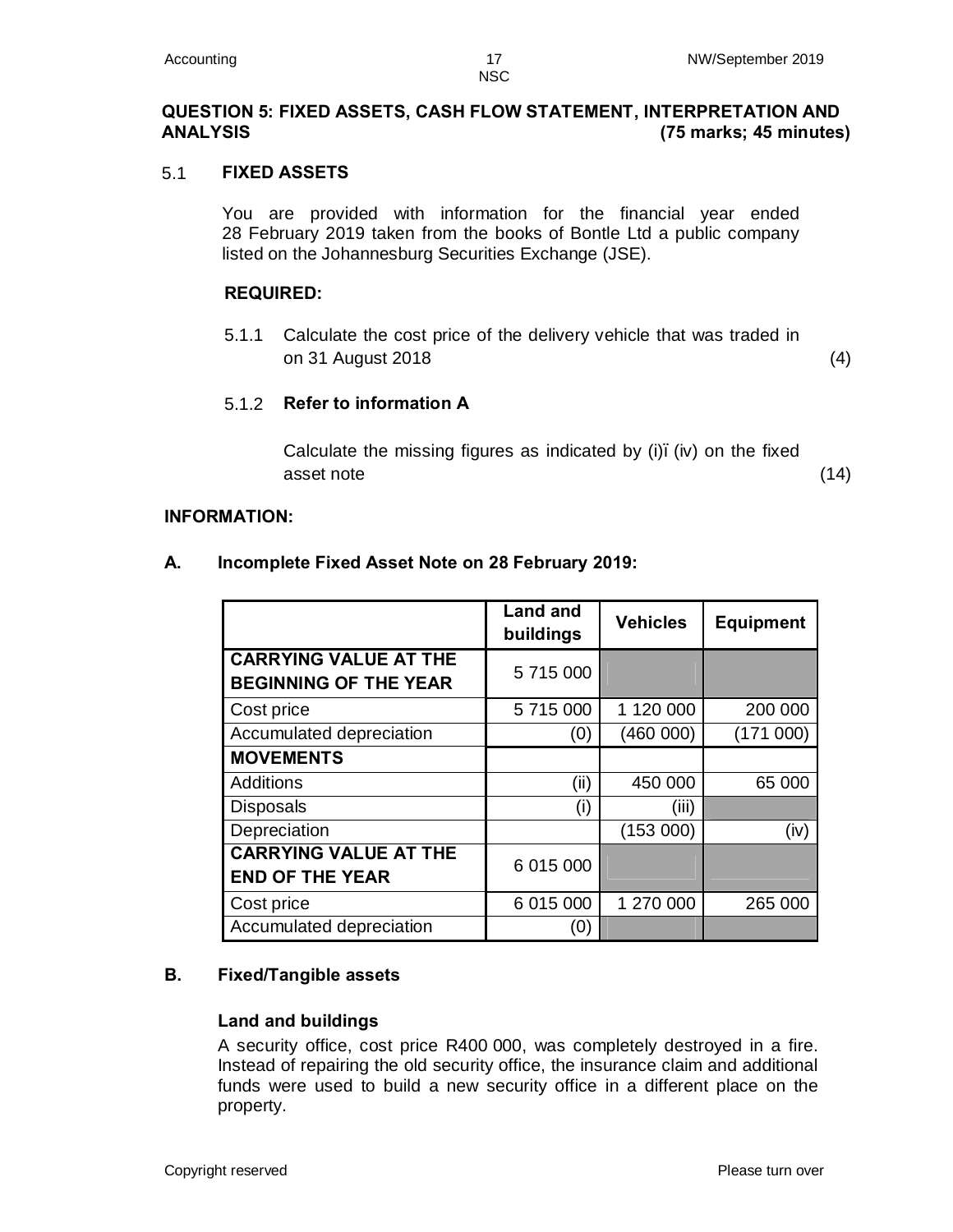#### **Vehicles**

A delivery vehicle bought on 1 March 2017 was traded in on 31 August 2018 for a new vehicle costing R450 000.

Depreciation on vehicles is written off at 20% p.a. on the diminishing balance method.

#### **Equipment**

Bontle Ltd bought a printing machine on 1 June 2016. On 1 December 2018 the company bought a new printing machine to the value of R65 000. No equipment was sold during the year.

Depreciation on equipment is written off at 18% p.a. on the cost-price method.

#### 5.2 **CASH FLOW STATEMENT**

You are provided with information for the financial year ended 31 August 2019 taken from the books of Mandla Ltd, a public company listed on the Johannesburg Securities Exchange (JSE).

#### **REQUIRED:**

Use the template provided to complete the following incomplete section notes to the Cash Flow Statement:

| 5.2.1 | Reconciliation between profit before taxation and cash generated<br>from operations. | (17) |
|-------|--------------------------------------------------------------------------------------|------|
|       | 5.2.2 Cash effects of operating activities                                           | (13) |
| 5.2.3 | Net change in cash and cash equivalents                                              |      |

#### **INFORMATION:**

#### **A. Extract from the Income Statement for the year ended 31 August 2019:**

| Sales                | R600 000            |
|----------------------|---------------------|
| <b>Depreciation</b>  | 43 200              |
| Interest on loan     | R <sub>12</sub> 900 |
| Income tax           | R60 000             |
| Net profit after tax | R90 000             |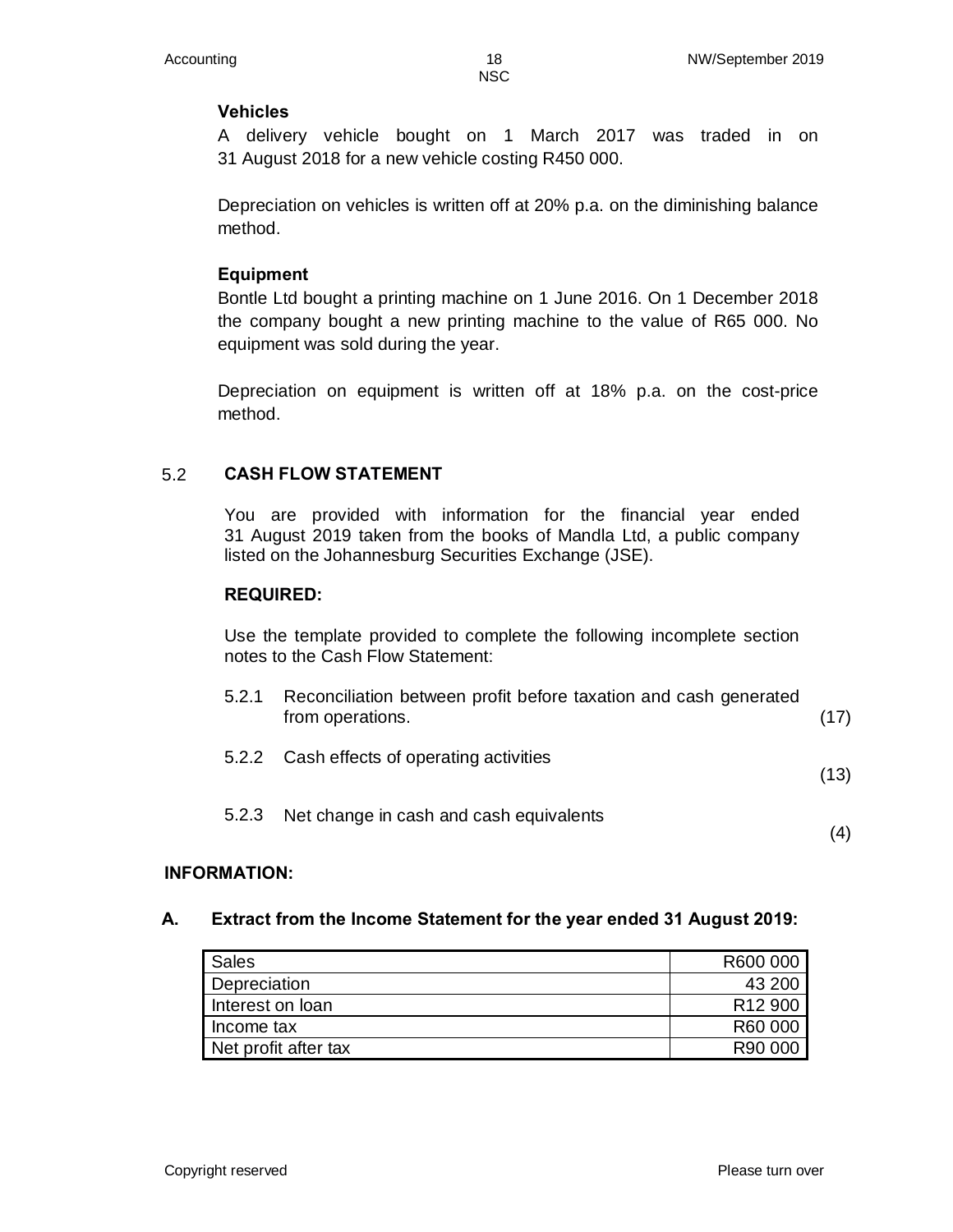#### **B. Extract from the Balance Sheet on 31 August 2019:**

|                             | 2019    | 2018    |
|-----------------------------|---------|---------|
|                             | R       | R       |
| <b>Trading stock</b>        | 126 150 | 162 000 |
| Consumable stores on hand   | 7850    |         |
| Trade and other receivables | 28 000  | 36 000  |
| Cash and cash equivalents   | 6800    | 16 400  |
| Ordinary share capital      | 550 000 | 440 000 |
| Retained income             | 72 000  | 32 000  |
| Loan                        | 76 000  | 96 000  |
| Trade and other payables    | 74 800  | 83700   |
| <b>Bank overdraft</b>       | 60 000  |         |

#### **C. Notes to the financial statements:**

|                                       | 2019   | 2018   |
|---------------------------------------|--------|--------|
|                                       | R      | R      |
| <b>1. TRADE AND OTHER RECEIVABLES</b> |        |        |
| Trade debtors                         | 23 800 | 36 000 |
| Prepaid expenses                      | 1 400  |        |
| SARS: Income tax                      | 2 800  |        |
|                                       |        |        |
| <b>2. TRADE AND OTHER PAYABLES</b>    |        |        |
| Trade creditors                       | 54 800 | 63 000 |
| Accrued expenses                      |        | 700    |
| Shareholders for dividends            | 20 000 | 12 000 |
| SARS: Income tax                      |        | 8.000  |

- **D.** Interest on loan is capitalised.
- **E.** No shares were repurchased.

#### 5.3 **INTERPRETATION AND ANALYSIS**

You are provided with information relating to Radebe Ltd for the financial year ended 31 December 2018.

#### **REQUIRED:**

- 5.3.1 Comment on the following financial indicators and supply ONE possible reason for the change in each. Quote figures.
	- (a) % gross profit on the cost of sales. (3)
	- (b) % operating expenses on sales (3)

**NOTE:** The intended mark-up is 60% on cost.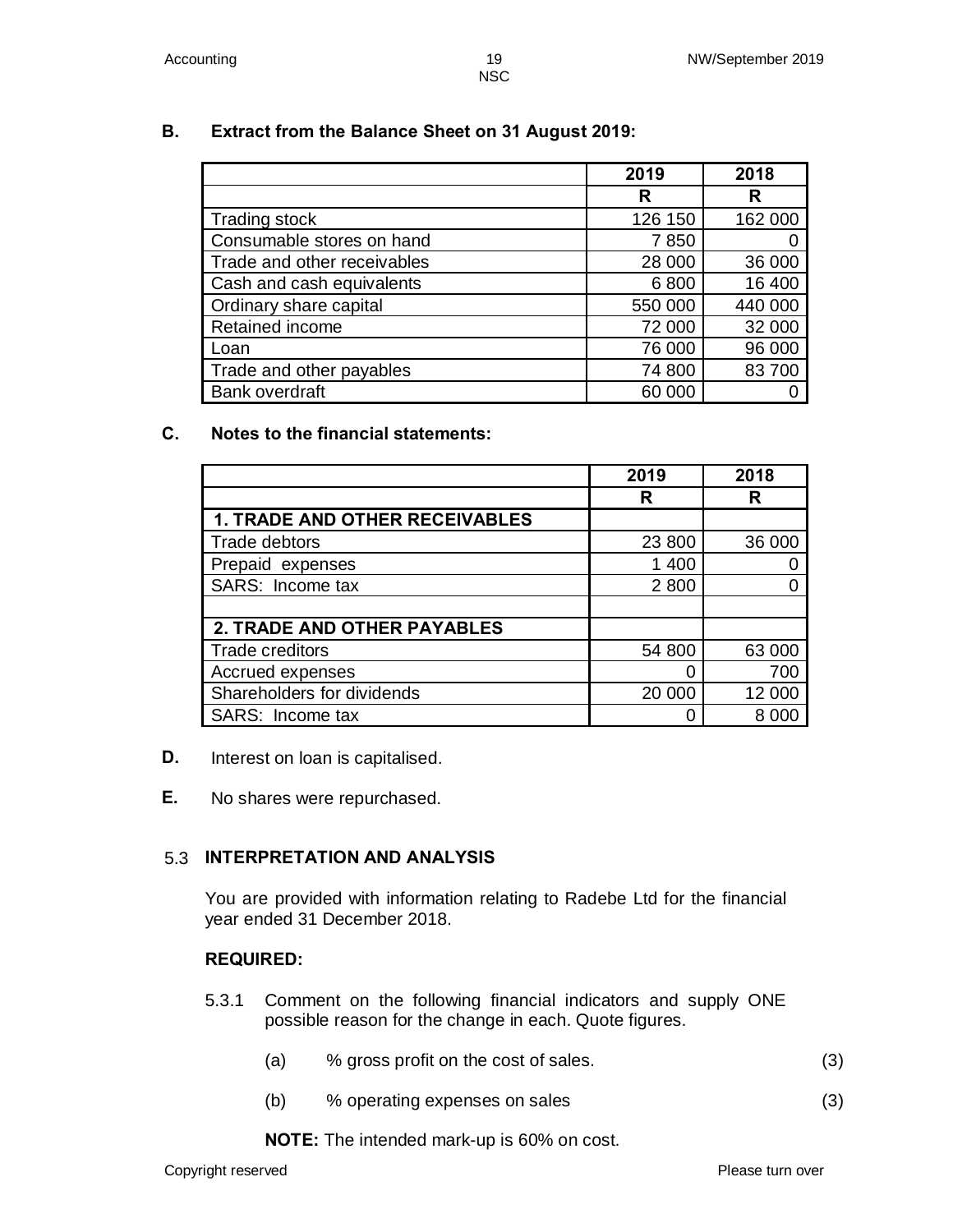(4)

(5)

- 5.3.2 From 2017 to 2018 the directors made a well-considered decision to change the policy on the distribution of profit in the form of dividends. Explain this change. Quote figures or calculations to support your answer. (4)
	- 5.3.3 Shareholders are satisfied with the issue price of the new shares. Quote TWO financial indicators with figures to support this statement.
	- 5.3.4 One of the directors feels that the loan should be paid as soon as possible. Do you agree? Quote TWO financial indicators with figures to support your opinion.
	- 5.3.5 The shareholders should be satisfied with the return on their investment and the companies qearnings. Explain TWO financial indicators with figures to support this opinion. (4)

#### **INFORMATION:**

The following financial indicators were calculated:

| <b>INDICATORS</b>               | 31 December 2018 | 31 December 2017 |
|---------------------------------|------------------|------------------|
| % gross profit on cost of sales | 56%              | 47%              |
| % operating expenses on sales   | 18%              | 23%              |
| Return on shareholdersqequity   | 20%              | 9,5%             |
| Return on capital employed      | 26%              | 16%              |
| Debt/equity ratio               | 0,06:1           | 0,28:1           |
| Earnings per share              | 50 cents         | 42 cents         |
| Dividends per share             | 28 cents         | 42 cents         |
| Net asset value per share       | 648 cents        | 525 cents        |
| Interest rate on loan           | 18%              | 13%              |
| Interest rate on investment     | 7%               | 6%               |
| Issue price of new shares       | 873 cents        | 798 cents        |
| Market value per share on JSE   | 763 cents        | 853 cents        |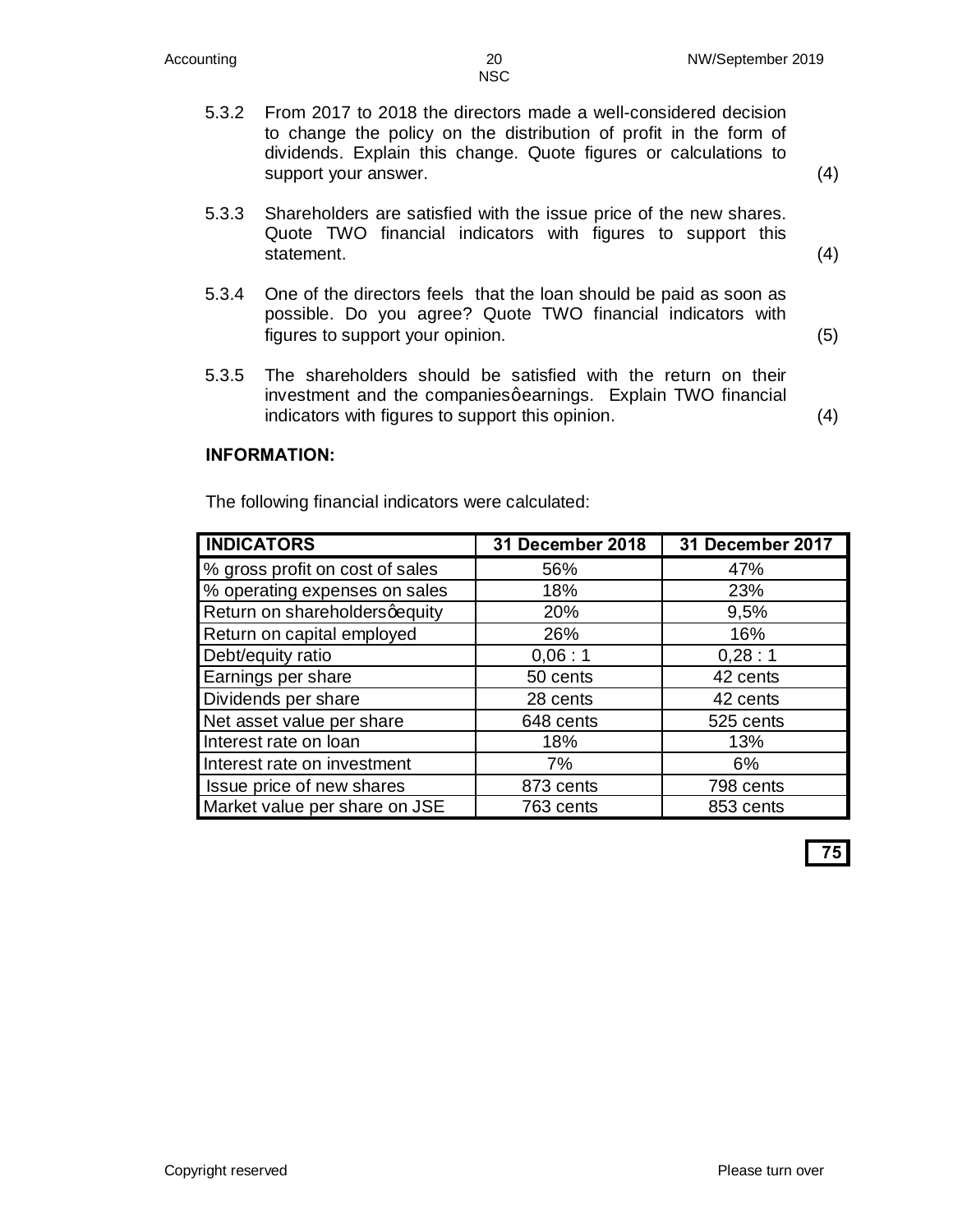#### **QUESTION 6: CASH BUDGETS (30 marks; 20 minutes)**

You are provided with an incomplete Cash Budget of Jackson Traders for the period 1 July 2019 to 31 August 2019. The business is owned by Terry Jackson.

#### **REQUIRED:**

Examine the Cash Budget and answer the following questions:

- 6.1 Complete the DebtorsqCollection Schedule for August 2019 (6)
- 6.2 Calculate the missing amounts indicated by **(i)** to **(iv)** on the Cash Budget (11)

#### 6.3 **Refer to Information A and E.**

The workers are dissatisfied with the increase they will be receiving in August 2019. They have also indicated that they will embark on strike action in October 2019 if the owner does not address their concerns.

Give ONE reason (with figures) that the owner could use to justify the increase he granted to the workers in August 2019. (4)

#### 6.4 **Refer to Information A and G.**

The owner requires your comment regarding the new vehicle.

Apart from the deposit and the monthly instalment of R6 250, explain how the next Cash Budget will be affected. State THREE points. (3)

#### 6.5 **Refer to Information H.**

At the end of August 2019 the following figures were identified. The owner has asked that you explain to him why the budgeted and actual amounts of certain items differ significantly.

Comment on the control of the following items in September 2019. Provide ONE point of advice to Terry in respect of each item.

## 6.5.1 Advertising (3) 6.5.2 Packing materials

(3)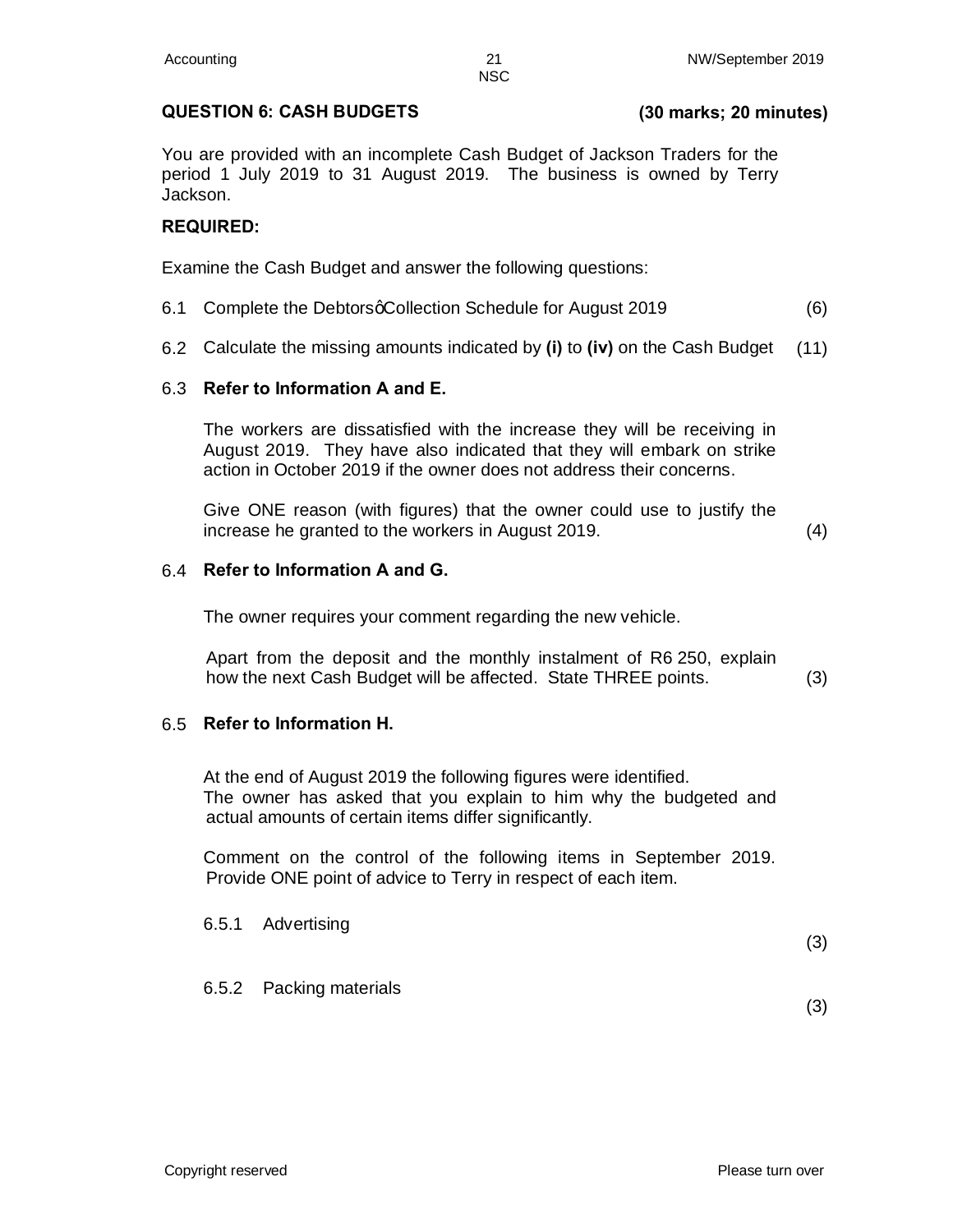NSC

#### **INFORMATION:**

**A. Extract from the Cash Budget for the two months ending 31 August 2019:**

| <b>Receipts</b>                         | <b>JULY</b> | <b>AUGUST</b> |
|-----------------------------------------|-------------|---------------|
| Cash sales of merchandise               | 64 800      | 50 400        |
| Collection from debtors                 | 46 440      |               |
| Rent income                             | 7 500       | 8 2 5 0       |
| Additional capital to be contributed    |             | 100 000       |
| Commission income                       |             |               |
| <b>TOTAL RECEIPTS</b>                   |             |               |
| <b>Payments</b>                         |             |               |
| Cash purchase of trading stock          | 18 000      | (i)           |
| Payments to creditors                   | (ii)        | 51 300        |
| Salary: Bookkeeper                      | 18 000      | 19800         |
| Salary: Five workers                    | 32 000      | 32 960        |
| <b>Telephone</b>                        | 3500        | 3750          |
| Packing materials                       | 5860        | 4 0 0 0       |
| Advertising                             | 18 000      | 12 000        |
| Insurance                               | (iii)       | 2 9 0 4       |
| Delivery costs                          | 10 800      | 8400          |
| (payable to MJ Deliveries)              |             |               |
| Other operating expenses                |             |               |
| Drawings                                | 25 000      | 25 000        |
| <b>TOTAL PAYMENTS</b>                   |             |               |
| <b>Cash surplus/deficit</b>             | (22 600)    |               |
| Bank balance at the beginning of        | (10200)     | (iv)          |
| the month                               |             |               |
| Bank balance at the end of the<br>month |             | (120000)      |

**B. Sales, cost of sales and debtors' collection:**

| (a     | <b>SALES</b>    |               | <b>COST OF SALES</b> |               |
|--------|-----------------|---------------|----------------------|---------------|
|        | R               |               |                      |               |
|        | <b>Budgeted</b> | <b>Actual</b> | <b>Budgeted</b>      | <b>Actual</b> |
| May    | 105 000         | 78 000        | 70 000               | 52 000        |
| June   | 123 000         | 89 100        | 82 000               | 60 000        |
| July   | 108 000         |               | 72 000               |               |
| August | 84 000          |               |                      |               |

(b) 60% of the total sales are for cash.

(c) Credit sales are collected as follows:

- · 20% collected in the month of sale to receive a 5% discount
- · 70% collected in the first month following the sale
- · 8% collected in the second month following the sale
- The balance is written off in the third month following the month of sale.